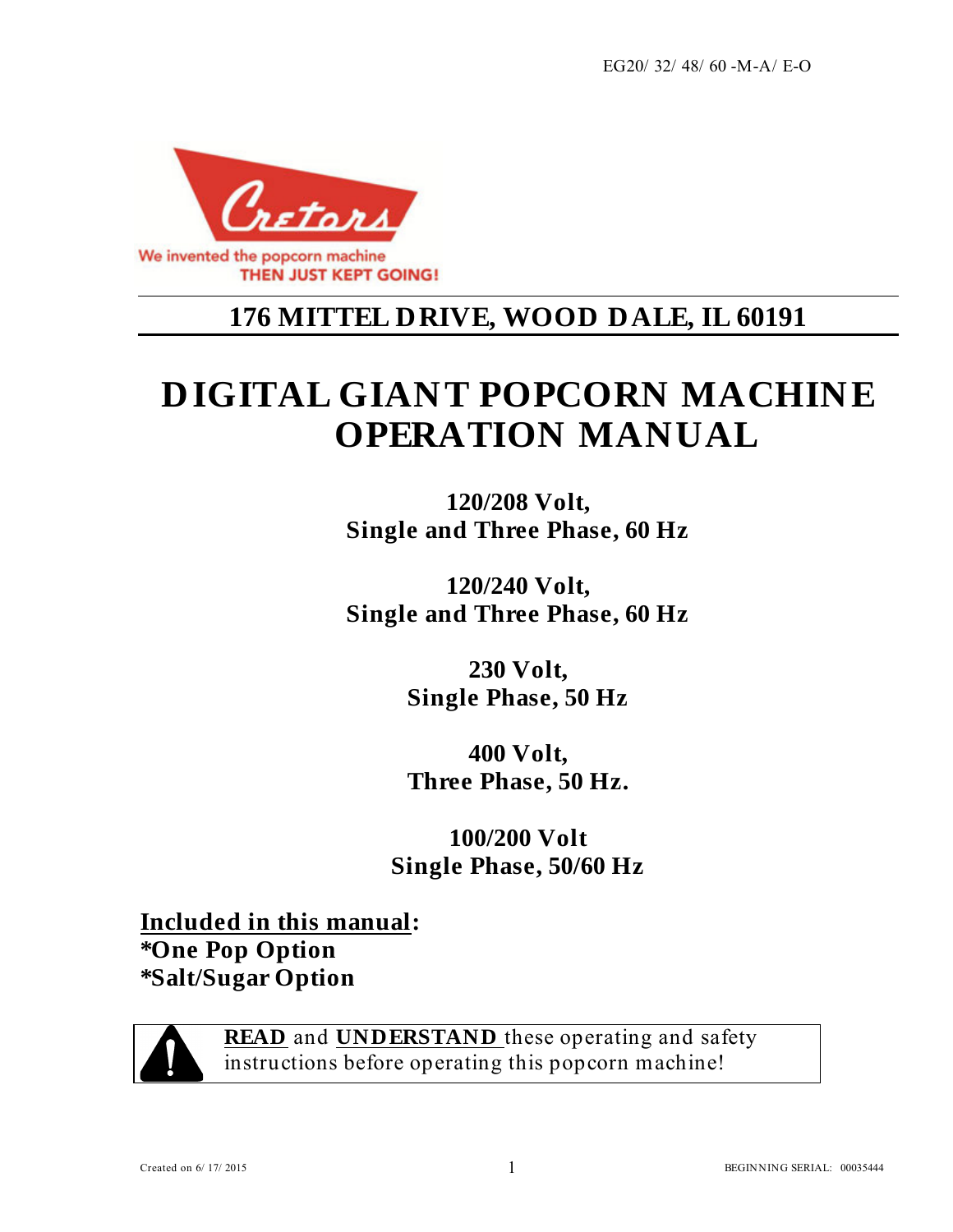#### **TABLE OF CONTENTS**

| I.    |           |                |  |  |
|-------|-----------|----------------|--|--|
| II.   |           |                |  |  |
| III.  |           |                |  |  |
| IV.   |           |                |  |  |
| V.    |           |                |  |  |
| VI.   |           |                |  |  |
| VII.  |           |                |  |  |
| VIII. |           |                |  |  |
| IX.   |           |                |  |  |
|       | A.        | Popping Kettle |  |  |
|       | <b>B.</b> |                |  |  |
|       | C.        |                |  |  |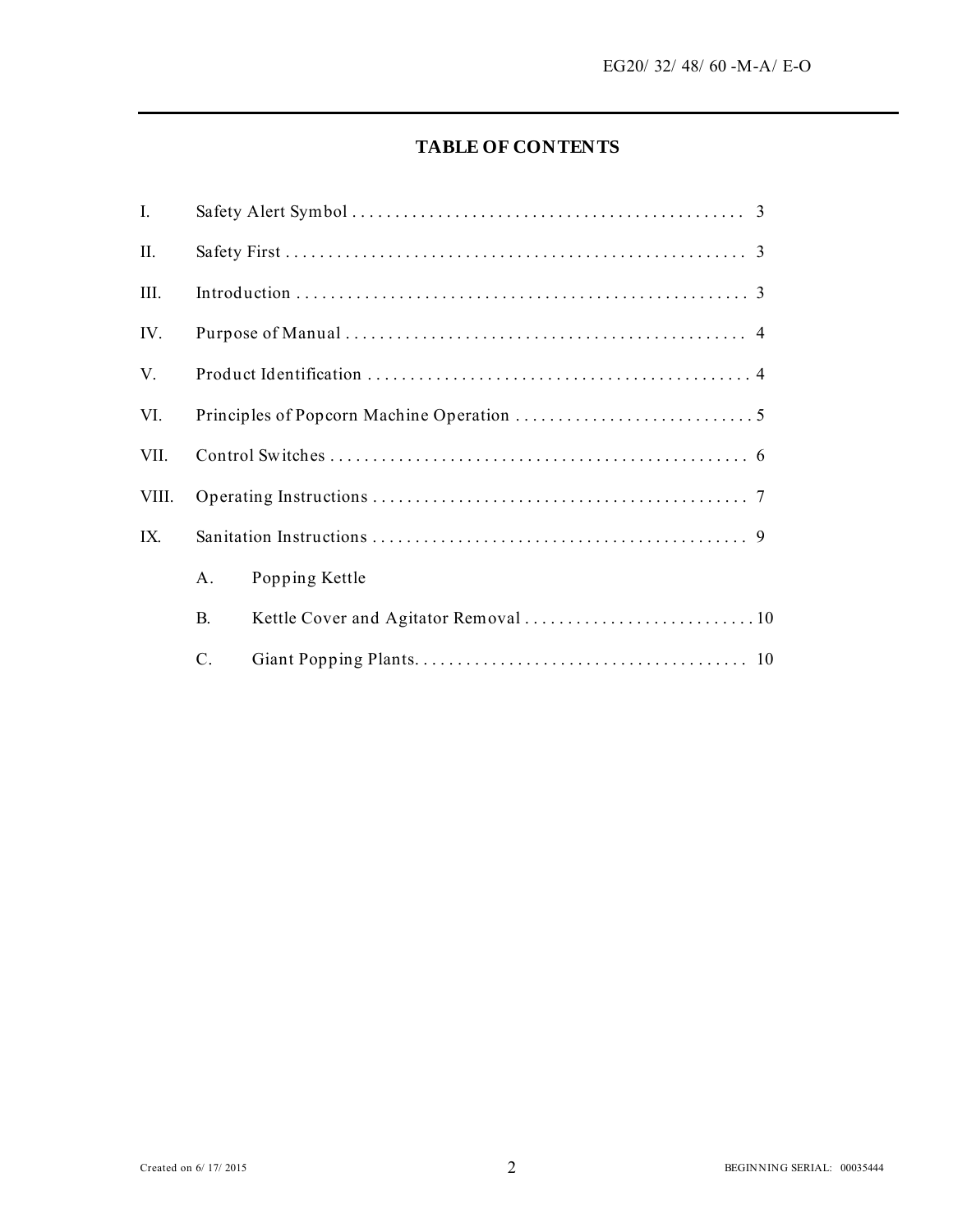#### **I. SAFETY ALERT SYMBOL**

The symbol shown is used to call your attention to instructions concerning your personal safety and the safety of others. Watch for this symbol. It points out important safety precautions. It means **ATTENTION! Become Alert! Your personal safety is involved!** Read the message that follows and be alert to the risk of personal injury or death.



# **II. SAFETY FIRST**



The information in this manual is essential for the safe installation and operation of your Cretors popcorn machine. The manual must be read and understood before installing, and operating the equipment, or equivalent training must be provided.



"The employer shall instruct each employee in the recognition and avoidance of unsafe conditions, as well as, the regulations applicable to his work environment and to control or eliminate any hazards or other exposure to illness or injury". Ref.: 29 CFR 1926.20 (b)(4)(a)(2)



It is understood that safety rules within individual companies vary. If a conflict exists between the safety procedures contained in this manual and the rules of a using company, the more stringent rule should take precedence.

#### **III. INTRODUCTION**

This manual is filled with time-saving and money-saving information regarding your Cretors popcorn machine. There is nothing more important than the safety aids and warnings that are throughout this document. The Safety Alert Symbol is used to identify topics of primary safety concern wherever they appear. Furthermore, a separate section has been included which deals exclusively with service and accident prevention.

If, after reviewing this manual, anything is unclear or technical problems are encountered, contact the distributor from whom you purchased your machine for assistance. If there are any additional questions, feel free to contact our Customer Service Department at the address and/ or phone number listed on the last page of this manual. Always have the model and serial number of your machine available to assist in obtaining the correct information.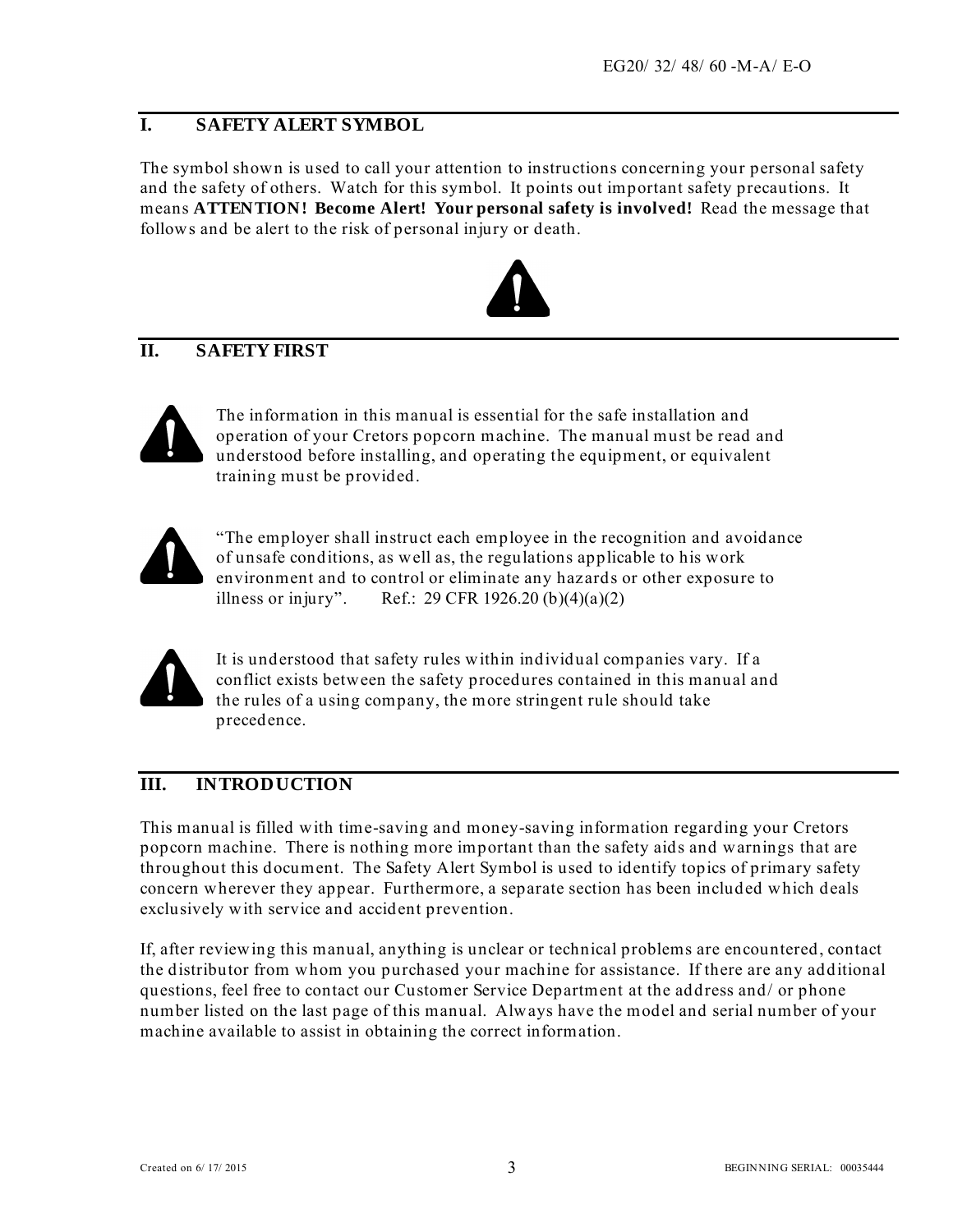#### **IV. PURPOSE OF MANUAL**

This instruction manual is intended to familiarize owners with the operation and safety procedures associated with your Cretors popcorn machine.

It is important that this manual be kept available to operating personnel.



A person who has not read and understood all operating and safety instructions is not qualified to operate the machine.

# **V. PRODUCT IDENTIFICATION**

| Model | Kettle            | Voltage                          | Corn                 | Control        |                                                     | Hand   | Features |                           |
|-------|-------------------|----------------------------------|----------------------|----------------|-----------------------------------------------------|--------|----------|---------------------------|
| EG    | -- Electric Giant |                                  |                      |                |                                                     |        |          |                           |
|       | 20                | -- 20 Oz. Kettle                 |                      |                |                                                     |        |          |                           |
|       | 32                | -- 32 Oz. Kettle                 |                      |                |                                                     |        |          |                           |
|       | 48                |                                  |                      |                | -- 48 Oz. Kettle (Not available in Stainless Steel) |        |          |                           |
|       | 60                | -- 60 Oz. Stainless Steel Kettle |                      |                |                                                     |        |          |                           |
|       |                   | 60Hz. (North America)            |                      |                |                                                     |        |          |                           |
|       |                   | C                                | $-120/240/1/60$      |                |                                                     |        |          |                           |
|       |                   | D                                | $-120/208/1/60$      |                |                                                     |        |          |                           |
|       |                   | Q                                | -- 120/208/3/60      |                |                                                     |        |          |                           |
|       |                   | R                                | $-230/1/60$          |                |                                                     |        |          |                           |
|       |                   | 50 Hz.                           |                      |                |                                                     |        |          |                           |
|       |                   | Ε                                | $-230/1/50$          |                |                                                     |        |          |                           |
|       |                   | G                                | $-400v$ 3N / 50 CE   |                |                                                     |        |          |                           |
|       |                   | N                                | $-240/415/3/50$      |                |                                                     |        |          |                           |
|       |                   | Japan                            |                      |                |                                                     |        |          |                           |
|       |                   | т                                | $-100/200/1/50$      |                |                                                     |        |          |                           |
|       |                   | J                                | -- 100/200/1/60      |                |                                                     |        |          |                           |
|       |                   | P                                | $-100/200/3/60$<br>1 | -- Salted Corn |                                                     |        |          |                           |
|       |                   |                                  | 2                    | -- Sugar Corn  |                                                     |        |          |                           |
|       |                   |                                  | 3                    |                | -- Salt & Sugar Corn (Order Salt / Sugar Pump)      |        |          |                           |
|       |                   |                                  |                      | x              | -- Standard Control                                 |        |          |                           |
|       |                   |                                  |                      | O              | -- One Pop Control                                  |        |          |                           |
|       |                   |                                  |                      | C              | -- One Pop with Counter                             |        |          |                           |
|       |                   |                                  |                      | D              | -- SS Pan Pedestal                                  | 0.4    |          |                           |
|       |                   |                                  |                      | E              | -- Digital Control                                  | $-0.5$ |          |                           |
|       |                   |                                  |                      | F              | -- Digital One Pop                                  | 0.68   |          |                           |
|       |                   |                                  |                      |                |                                                     | R      |          |                           |
|       |                   |                                  |                      |                |                                                     | L      |          |                           |
| EG    |                   |                                  |                      |                |                                                     |        |          |                           |
| Model | Kettle            | Voltage                          | Corn                 | Control        |                                                     | Hand   | x        | -- No Custom Features     |
|       |                   |                                  |                      |                |                                                     |        | C        | -- Custom Features        |
|       |                   |                                  |                      |                |                                                     |        | X        | -- Not Equiped for Pump   |
|       |                   |                                  |                      |                |                                                     |        | O        | -- OEM Package            |
|       |                   |                                  |                      |                |                                                     |        | F        | -- Fan Control            |
|       |                   |                                  |                      |                |                                                     |        | D        | -- Dual Control           |
|       |                   |                                  |                      |                |                                                     |        | SS       | -- Stainless Steel 32 Oz. |
|       |                   |                                  |                      |                |                                                     |        | Ζ        |                           |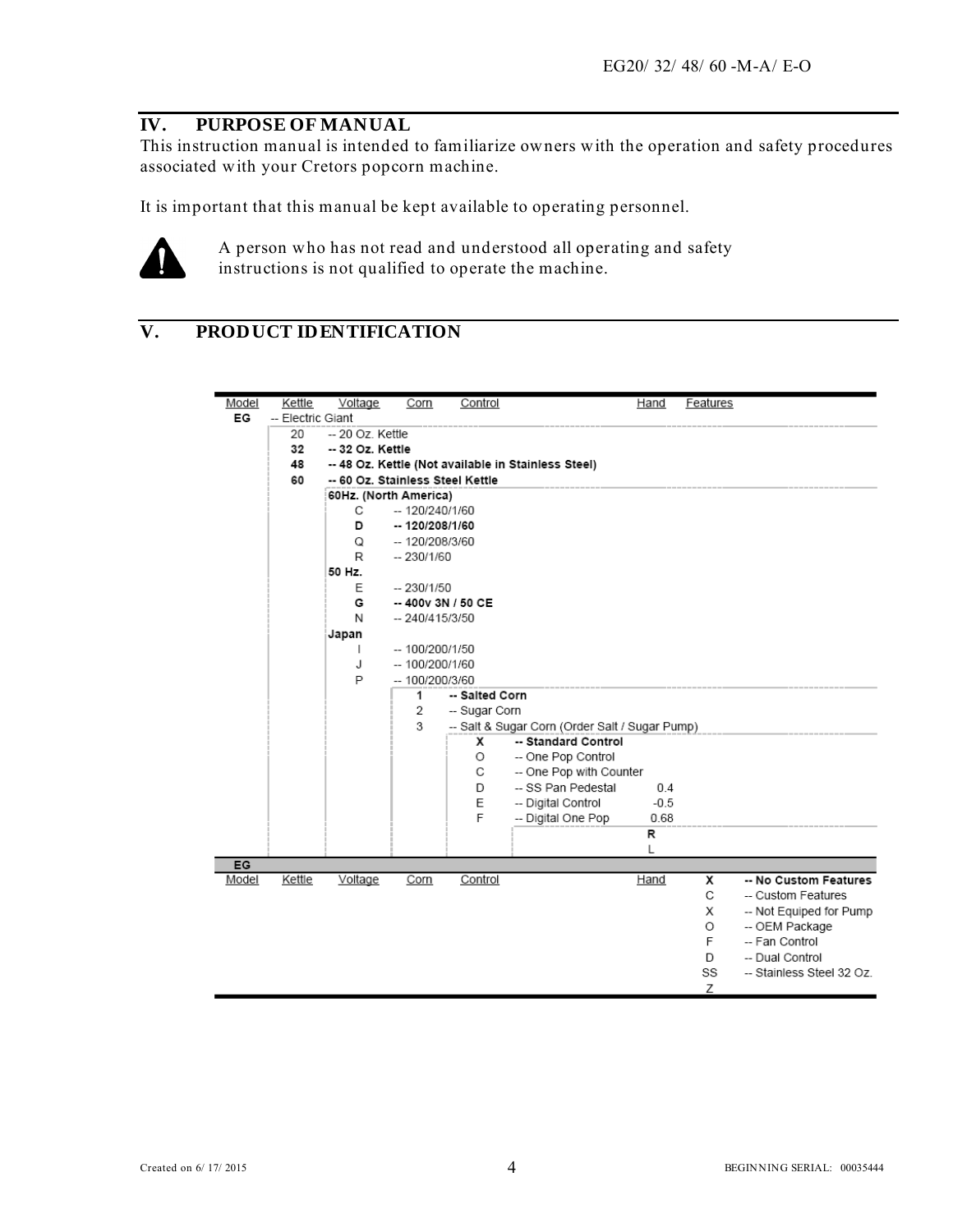#### **VI. PRINCIPLES OF POPCORN MACHINE OPERATION**

#### **Theory and Observations of Popcorn Machine Operation**

- A. The efficient production of popcorn requires the presence of popcorn kernels, heat, and oil. The purpose of the oil is to distribute the heat throughout kernels evenly and quickly. If the heat is not distributed evenly and quickly, the kernels may burn instead of pop.
- B. In order to pop corn in oil, the kettle, oil and parts near the heating elements are necessarily and unavoidably heated to temperatures high enough to pop popcorn. The temperature is controlled using a digital temperature control located inside the kettle to maintain the kettle at an operating temperature of approximately:

 400-410°F (204-210°C) for salted corn 375-385°F (190-195°C) for sugar corn



 Contact with these surfaces will burn and scald you. Do not touch the kettle, oil or parts in direct vicinity of the heating elements.

C. The kettle is provided with an agitator to assist in the quick and even distribution of heat throughout the kernels.



The oil is heated to high temperatures in a kettle provided with electric heating elements to reach a proper popping temperature. An operator is required in the vicinity of the kettle only when handling corn or dumping popped corn from the kettle. Neither of these operations requires direct contact with the kettle. Direct contact with the hot oil, kettle, or heating elements could result in serious burns or scalds. Keep away from the kettle whenever possible. Use the handle when dumping the kettle, and use the provided cups to measure corn, oil and salt.

- D. As the popcorn pops, it will push the lid open and discharge into the cabinet. When the corn finishes popping, the corn remaining in the kettle can be removed by holding the kettle handle in your right hand and rotating upwards in a counter-clockwise direction to dump the kettle. Return kettle to level position when finished.
- E. Your Giant Model Cretors popcorn popper maybe equipped for a pump, which, when properly adjusted, automatically delivers the proper amount of oil to the popping kettle.
- F. OEM models are provided with a short cord and plug and have a flexible armored cable with wires connected to the 'cornditioner' switch on the switch panel.
- G. One Pop Option only allows the kettle to pop one batch of corn at a time and then shut down. The One Pop Option makes it impossible to leave a kettle heat turned on.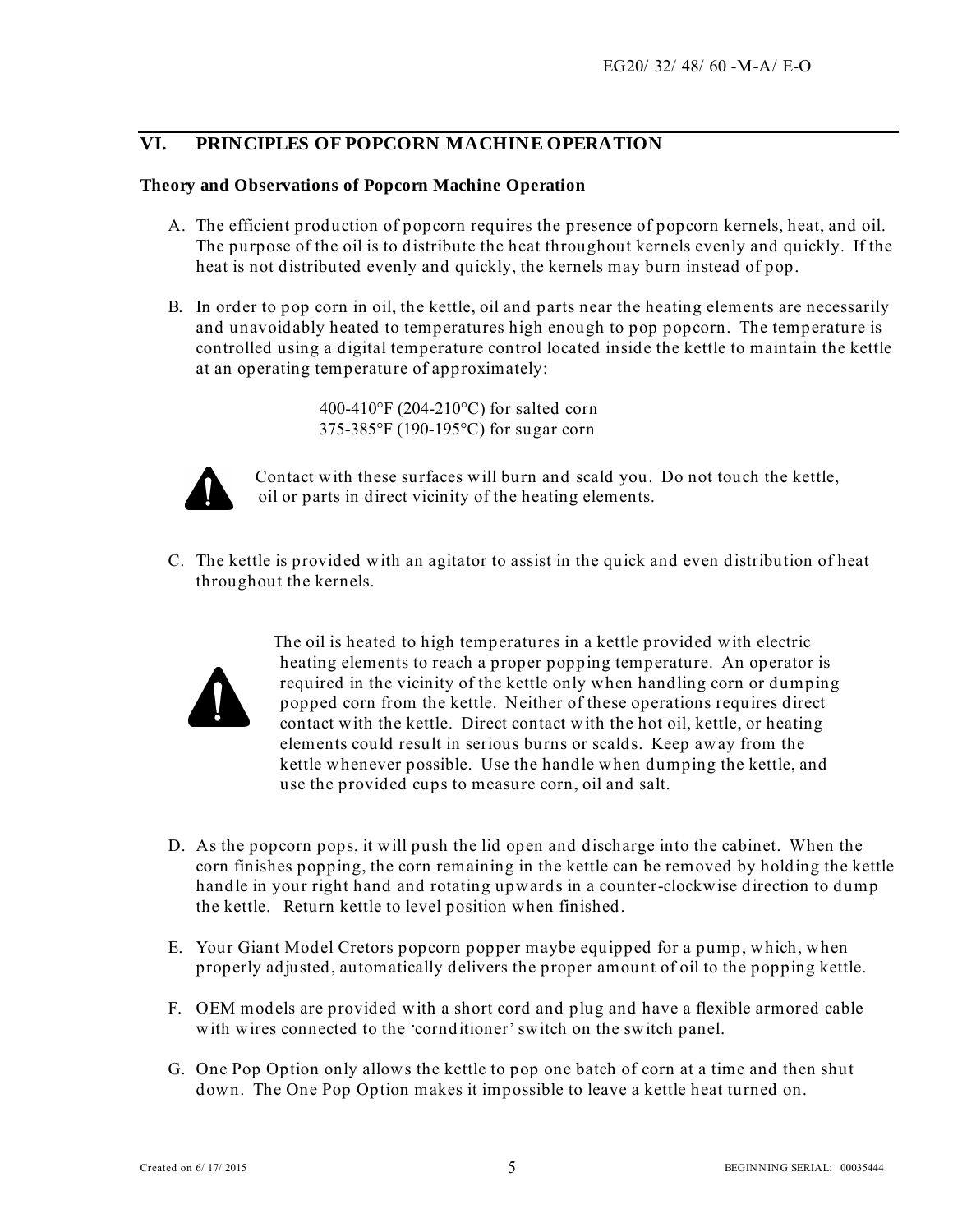- H. With the One Pop Option, the kettle heat switch is turned on; however, the kettle will not begin to heat until the One Pop button is pressed. Wh en the One Pop button is pressed the green indicator light will go on, the kettle will begin to heat, and the kettle heat indicator light will turn on. The kettle will then heat until the temperature control opens at the end of the popping cycle. When the temperature control opens at the end of the popping cycle the kettle heat indicator light goes out and the heat turns off. The kettle will not begin to heat again until the kettle has cooled and the One Pop button is pressed.
- I. If the machine is equipped with an oil pump, and the pump switch is turned on, pressing the One Pop button will begin the pumping cycle, as well as, the heat cycle. (When cleaning the kettle and oil is not wanted, turn off the oil switch and the oil pump will not run.)
- J. If the machine is equipped with the Salt/ Sugar option, the operator moves the toggle switch to either the salt or sugar position for desired corn type. Kettle temperature and oil amount will change automatically. In the salt position, the thermostat will turn off at the sugar temperature but a timer will allow the heat to remain on until it reaches the salt temperature.

| <b>KETTLE HEAT</b>           | -Turns the kettle heat $On/Off$ .                            |
|------------------------------|--------------------------------------------------------------|
| <b>AGITATOR</b>              | -Turns the stirrer blade motor On/ Off. (Only export machine |
|                              | must have motor switch on to turn low heat)                  |
| <b>EXHAUST</b>               | -Turns exhaust blower On/ Off.                               |
| <b>CORNDITIONER</b>          | -Turns the cornditioner blower and heat On/ Off.             |
| <b>LIGHTS</b>                | -Turns interior lights On/ Off.                              |
| OIL.                         | -Provides power to the oil pump.                             |
| <b>DELIVERY</b>              | -Initiates the pump cycle.                                   |
| <b>FUSE/ CIRCUIT BREAKER</b> | -Provides protection to all circuits, except the kettle.     |
| <b>ROTARY SWITCH</b>         | -Turns power On/ Off to all circuits.                        |
| <b>ONE POP</b>               | -Turns the kettle heat on and initiates pump cycle.          |
| <b>SALT/SUGAR</b>            | -Sets the pump and kettle temperature to proper settings.    |
| DIGITAL CONTROLLER           | - Displays and controls kettle temperature.                  |
|                              |                                                              |

**VII. CONTROL SWITCHES (Not all machines contain all of these switches.)**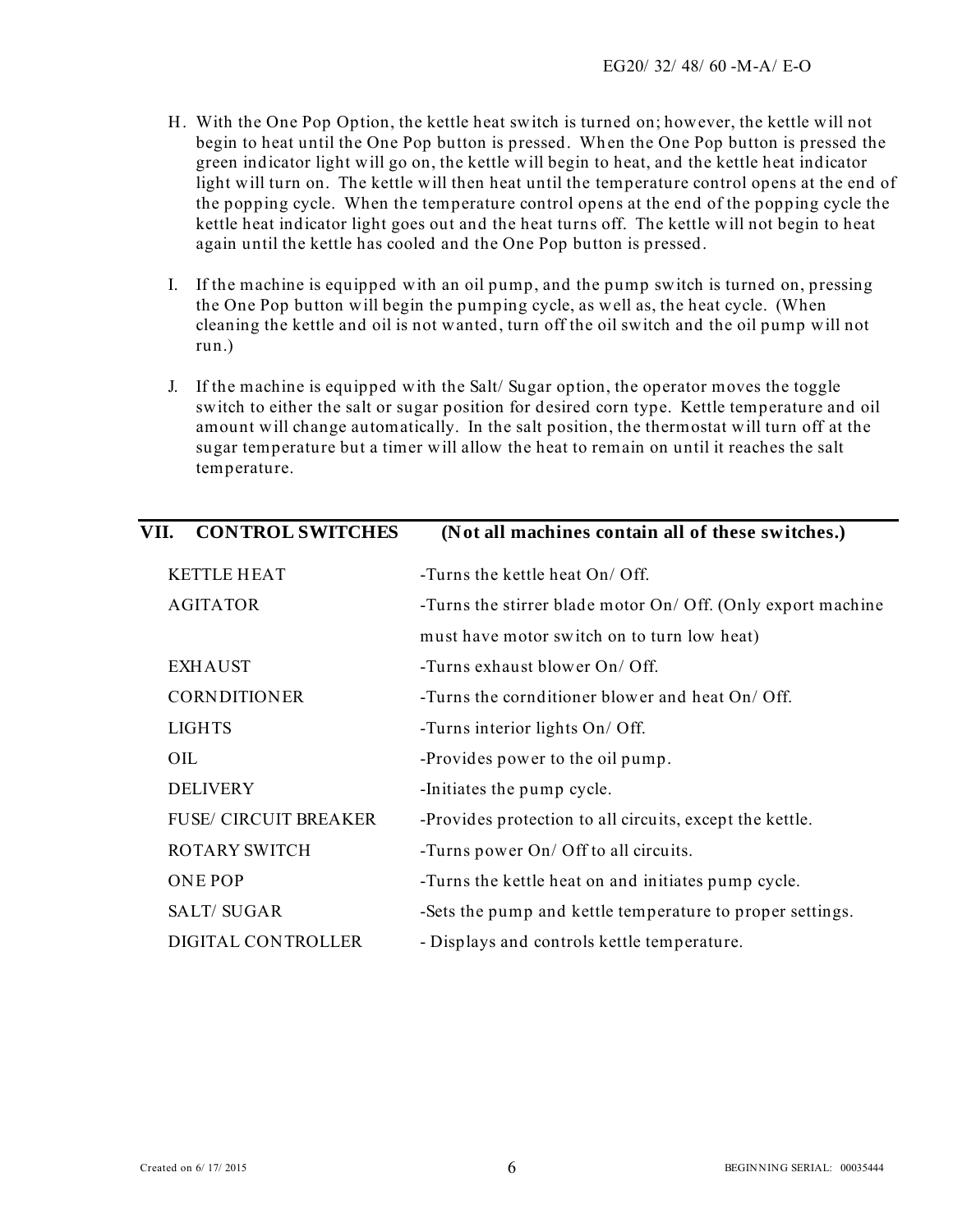#### **VIII. OPERATING INSTRUCTIONS**



Do not attempt to operate your Cretors popcorn machine until you have read and understood this manual. Failure to do so may result in serious injury or death.



Do not attempt to operate your Cretors popcorn machine unless the installation instructions have been strictly adhered to. Failure to do so may result in serious injury or death.



Operate your popcorn machine only if it is in good sanitary condition (See **SANITATION INSTRUCTIONS**). Failure to do so may result in illness to your customers.



Always turn the kettle heat switch off when not popping corn. Failure to do so will cause oil to stain the kettle, possibly resulting in an unsanitary condition. It may also cause a "flash" fire if oil is added to a kettle left unattended with the heat on, resulting in serious burns or death.

- A. To operate your Cretors popcorn popping machine:
	- 1. Connect and adjust the pump as explained in the pump installation instructions and pre-heat the popping oil until liquid, if necessary.
	- 2. Fill the corn measure with corn and the salt measure with the salt, and empty these into the kettle. When making sugar corn, add the correct amount of sugar, rather than salt, with the measure for corn.



**WARNING!** Always add corn to the kettle before pressing the oil delivery button or adding oil. Failure to do so may result in the oil being heated too rapidly resulting in a fire.



Avoid contact with the kettle. Contact with a hot popping kettle may result in serious burns or scalds.

- 3. Rotate the kettle lid closed by using the counter weight as a handle.
- 4. If equipped, move Salt/ Sugar switch to desired mode.
- 5. Turn on the agitator, the exhaust fan, and then turn on the kettle heat and press the oil delivery button.
- 6. If machine is with the One Pop option, press the One Pop button to begin the popping cycle, and oil delivery.



**WARNING!** After the first popping the kettle is hot. Avoid contact with the kettle when adding corn or salt. Failure to do so may result in serious burns or scalds.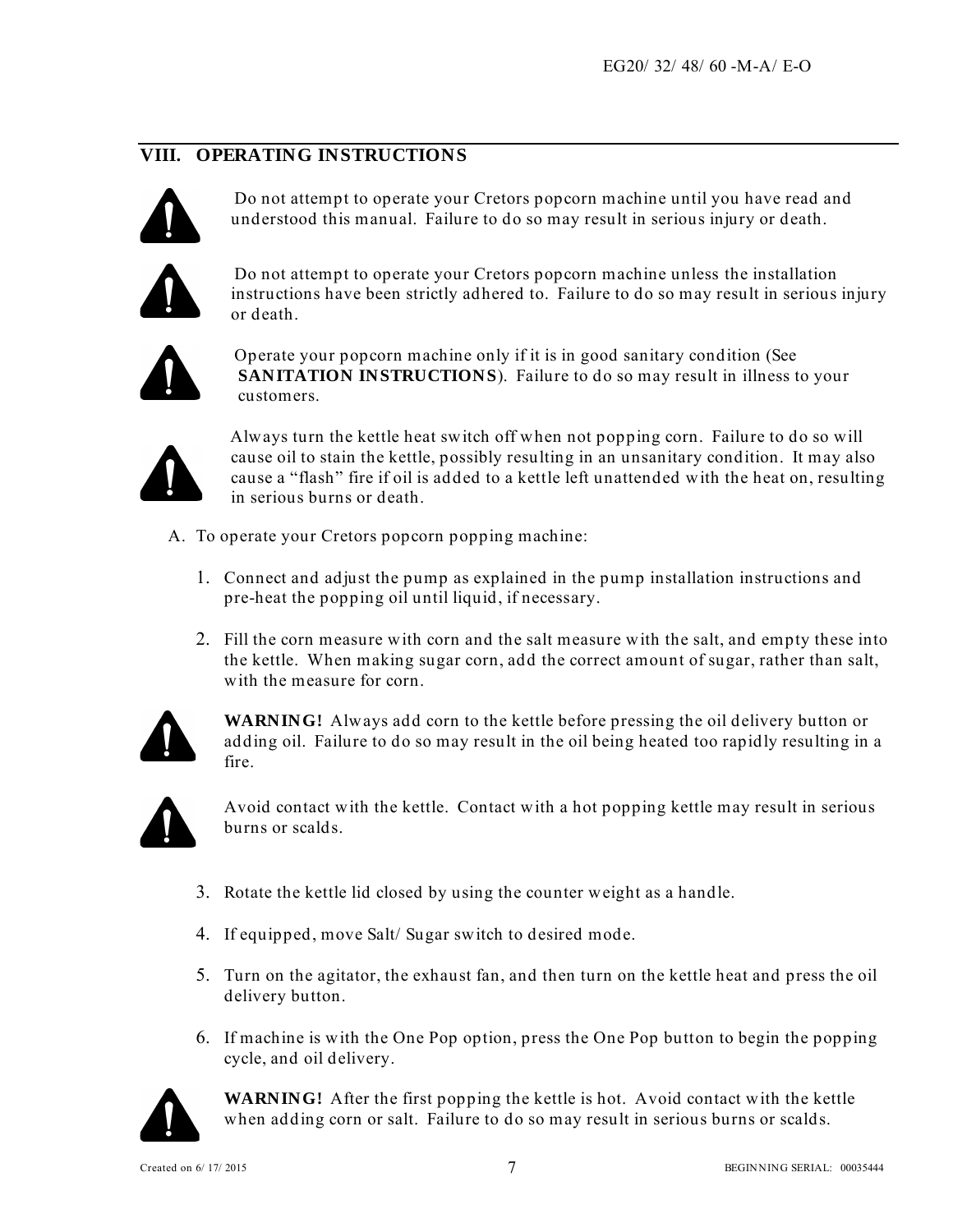Measuring cups have been provided to accurately measure the proper amounts of popcorn, salt and oil. The correct amount for each popping is:

#### **SALTED CORN**

|             | VOLUMETRIC MEASURE |           |                 |
|-------------|--------------------|-----------|-----------------|
| Kettle Size | Corn               | Oil       | Salt            |
| 20 oz.      | 20 oz.             | 6.5 oz.   | $2$ tsp.        |
|             | 591 ml             | 192 ml    | $10 \text{ m}$  |
| 32 oz.      | 32 oz.             | 12.25 oz. | $3$ tsp.        |
|             | $1083$ ml          | 360 ml    | $15$ m $l$      |
| 48 oz.      | 48 oz.             | 16.5 oz.  | 4 tsp.          |
|             | 1420 ml            | 492 ml    | $20 \text{ ml}$ |
| 60 oz.      | 60 oz.             | 20 oz.    | 5 tsp.          |
|             | 1774 ml            | 591 ml    | $25$ ml         |
|             |                    |           |                 |

VOLUMETRIC MEASURE

#### **SUGAR CORN**

|                   | VULUMEIRIU MEASURE |                    |                     |
|-------------------|--------------------|--------------------|---------------------|
| Kettle            | Corn               | Oil                | Sugar               |
| 20 oz.            | $12 \text{ oz}$ .  | $4.25 \text{ oz.}$ | 8.25 oz.            |
|                   | 351 ml             | $122 \text{ ml}$   | $245$ ml            |
| 32 oz.            | 19.5 oz.           | $7.5 \text{ oz}$ . | $15.25 \text{ oz.}$ |
|                   | 577 ml             | $225$ ml           | $451$ m             |
| $48 \text{ oz}$ . | $28.7 \text{ oz.}$ | $10.5$ oz.         | 20.75 oz.           |
|                   | 850 ml             | 310 ml             | $614$ ml            |
| 60 oz.            | 48 oz.             | $16.5 \text{ oz.}$ | $26 \text{ oz}$ .   |
|                   | 850 ml             | 492 ml             | 770 ml              |
|                   |                    |                    |                     |

7. As the corn pops, it will push the lid open. When the lid has moved about one and onehalf inches, it will open completely, allowing the corn to discharge from the kettle. When the corn finishes popping (when there are about four seconds between pops) dump the kettle by lifting the large black handle up and rotate as far as it will go. When the pan is empty, return the handle to its upright position.



Avoid contact with the kettle when dumping popped corn. Failure to do so may result in serious burns or scalds.

- 8. Repeat steps 2-7 to continue popping. When finished, turn kettle heat switch off.
- 9. When the oil container is empty, replace with a new full container of oil. See Pump Instruction manual.

**NOTE**: The ideal time for maximum volume (corn expansion) is between 2-3/ 4 to 3-1/ 2 minutes from the time the corn is placed into the kettle until the time it is dumped. Check the popping time after several popping cycles. The pilot light should turn off approximately 10-20 seconds before the corn finishes popping. If this is not the case, please refer to the Trouble Shooting Section in your Service Manual.

#### **IX. SANITATION INSTRUCTIONS**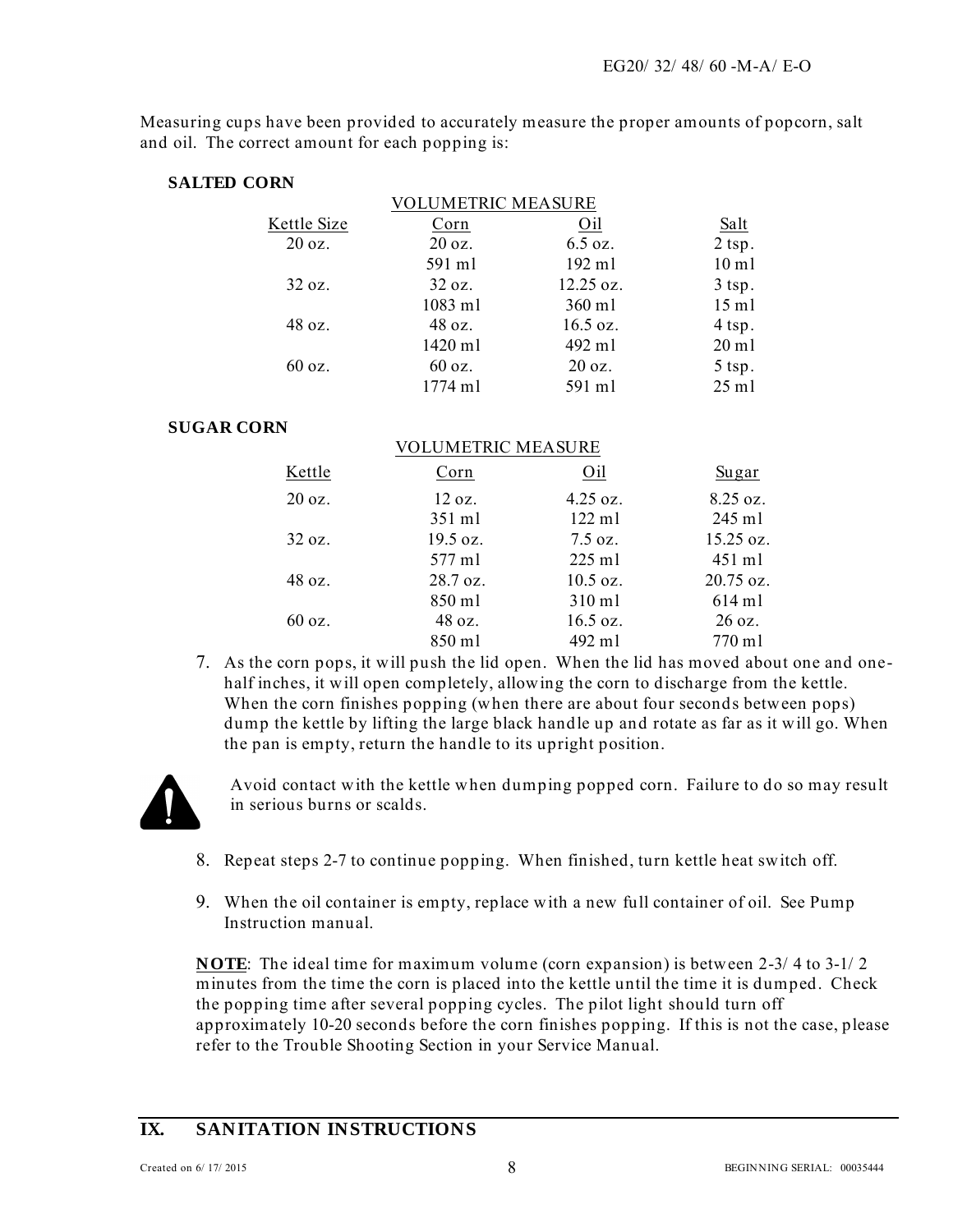

Be certain the machine is turned off and power is unplugged before sanitizing this machine unless a specific cleaning procedure requires power to the machine. Failure to do so could result in injury or death.



Do not clean heated surfaces until they have been given sufficient time to cool. Failure to do so may result in serious burns or scalds.

#### **A. Popping Kettle**

1. The Cretors kettle is designed to be cleaned in place. There is no need to remove the kettle to clean.



Do not immerse an assembled kettle in water. This will damage the electrical components and may cause short circuits resulting in electrical shock hazard if power is applied.

- 2. Do not use steel wool or other similar abrasives to clean the nickel plated kettles, as they will ruin the kettle by removing the nickel platting. Stainless steel kettles can be cleaned aggressively.
- 3. Do not clean the kettle with power connected unless you are boiling the CKC cleaning compound to clean the inside of the kettle. Follow instructions in step 6.
- 4. The kettle either has a polished nickel finish or is a polished stainless steel finish and is very easy to clean if oil is not allowed to burn. After the final popping, the best practice is to wait until the oil just begins to solidify, then take a cotton towel or absorbent rag and wipe the kettle. Once the oil is allowed to completely solidify, it can become more difficult to remove. We recommend coconut oil for your Cretors popper; it will not stick or burn as easily as other oils.
- 5. A thorough cleaning every week with CKC cleaning compound is recommended. This will prevent the accumulation of carbon on the bottom and internal sides of the kettle. When boiling the CKC cleaning compound in the kettle, do not fill the kettle with more than ¾" high of water inside the kettle. If the kettle has been overheated or oils that tend to carbonize are used the normal cleaning procedures may not suffice. Increase frequency as needed.

Cretors has developed a cleaning kit for your Giant machine. The kit is sold separately under P/ N 10837. If you need more information, please feel free to contact your local distributor or call Cretors at 1-800-228-1885.

- 6. Cretors Outside Kettle Cleaner COC should be used periodically to remove popping oil that may become baked on to the outside of the kettle.
- 7. The kettle agitator assembly should be removed weekly for thorough cleaning. The stirrer blade is disassembled by removing the spring pin that goes through the top of the stirrer blade. Lift off the stirrer blade.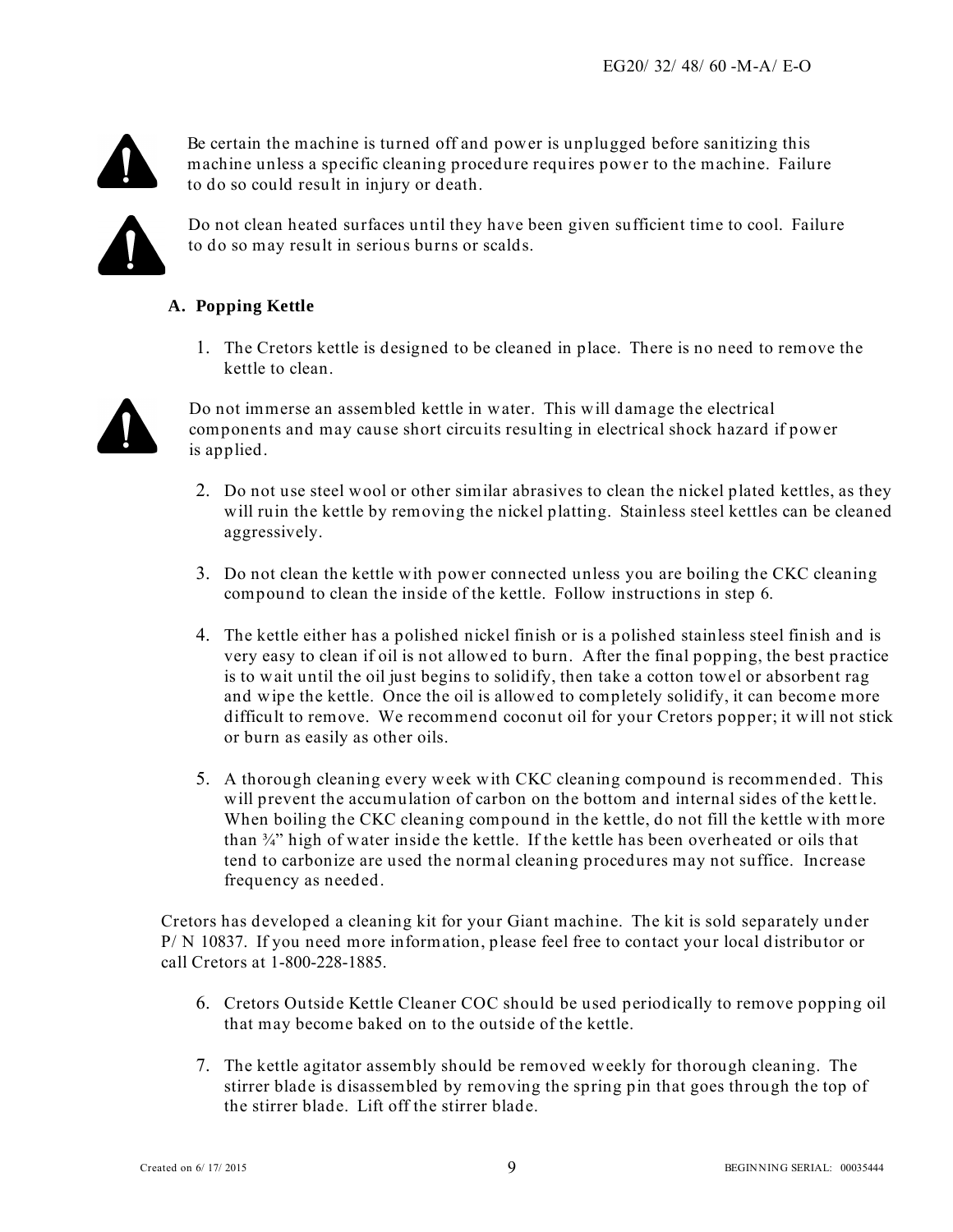- 8. Clean all parts thoroughly, making sure to use CKC. Do not use any harsh abrasives or cleaning materials.
- 9. There are two new Cretors cleaners. Carbon OFF in the blue can is to be used with no heat. The red can would require the kettle to be heated. Read the directions on the cans.
- 10. Reassemble in reverse order, following the directions given.

#### **B. Kettle Cover and Agitator Removal**

- 1. To remove the kettle cover, first remove the rear pin by rotating the loop of the pin so that the pin can be pulled out of the two kettle tabs. Next, remove the front pin by rotating the loop of the pin so that the pin can be pulled straight out of the hinges and apron. As the pin is pulled out, hold the front cover as it will fall off when the pin is removed. Lastly, lift off the rear cover and then the apron. To remove the apron, lift straight up where the tabs insert into the kettle, then pull the tabs out, one side at a time until the apron is fully disengaged from the kettle.
- 2. The agitator assembly is disassembled by removing the anti-pack pin going through the top of the stirrer blade. Lift off the stirrer blade. Place kettle in dump position and slide the clutch dog and shaft out from the bottom of the pan. (If shaft will not easily drop out, use a hammer and lightly tap on the shaft to break it free. If it is apparent that the clutch dog and shaft cannot be removed, leave it in place, however, at sometime in the future it will be necessary to remove and replace the entire pan center and clutch dog assembly. This must be done before the clutch dog shaft becomes hard to turn; when the shaft becomes hard to turn the agitator motor will be overloaded and damaged.)
- 3. Clean all parts thoroughly, making sure to use CKC. Do not use any harsh abrasives or cleaning material. Pay particular attention to the interior of the blade center. Some popping oils will carbonize and build up on the interior of the blade center and create a tight fit on the pan center. (Normal clearance is 1/ 8" -- 3 mm). When this happens oil will 'wick-up' the narrow gap and leak down the clutch dog shaft and give the appearance that the kettle is leaking oil. In extreme cases the carbon will cause the blade center to grip the pan center and turn it. This will loosen the pan center and a serious oil leak will occur. When reassembling lightly coat the clutch dog shaft with moly grease or a comparable high temperature lubricant.
- 4. Reassemble cover in reverse order, following the directions above.

#### **C. Giant Popping Plants**

Remove and empty the waste clean-out drawer daily or whenever it is full. Under heavy use this may need to be done more often.

This appliance should not be cleaned with a water jet.

This manual is filled with time-saving and money-saving information regarding your Cretors popcorn popper. There is nothing, however, more important than the safety aids and warnings found throughout this document.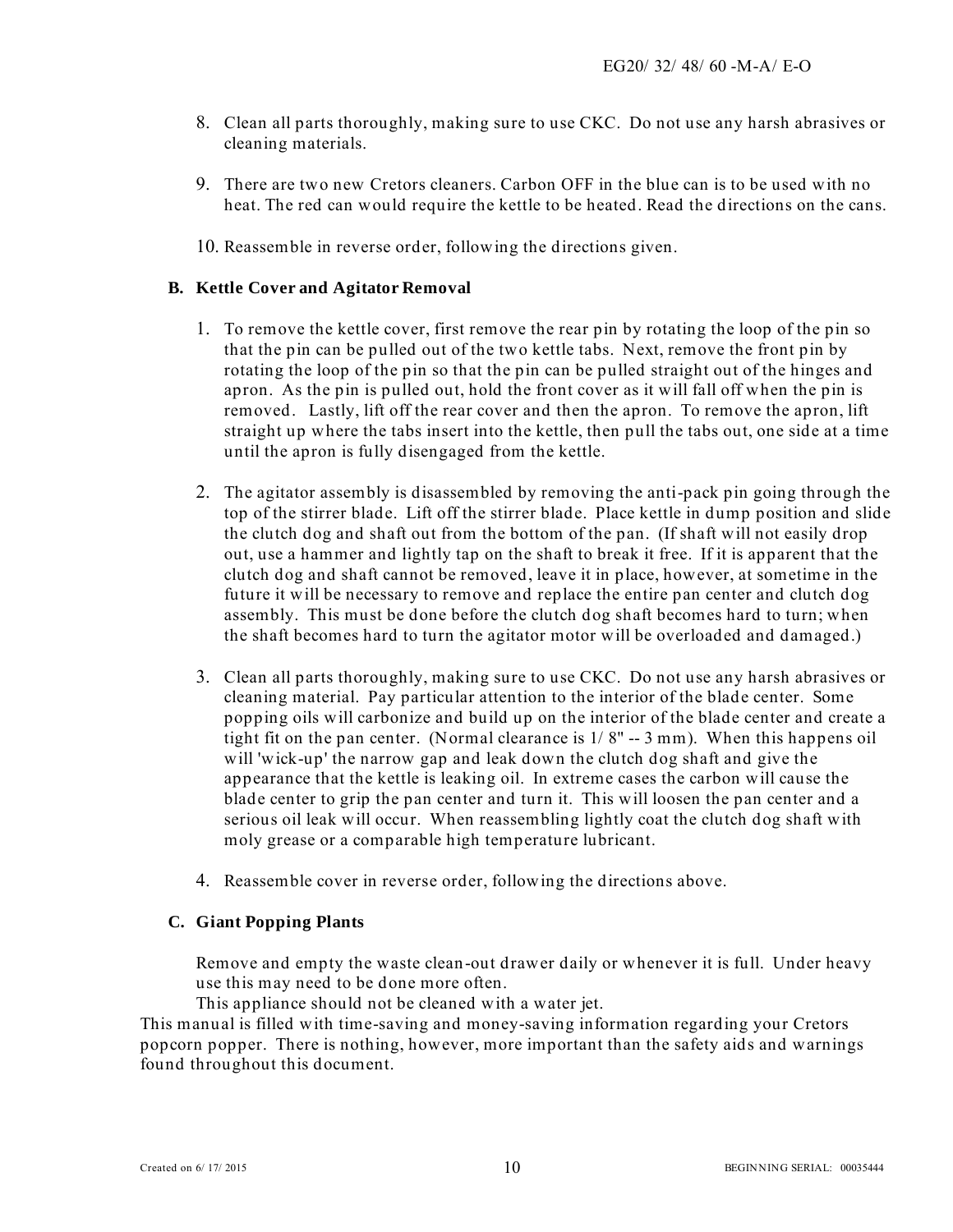If you have any questions regarding the operation or cleaning of your Cretors popcorn popper, contact your local distributor. Should you have any difficulties or are unable to reach them, feel free to contact the Customer Service Department at C. Cretors and Company.

Additional copies of this manual can be obtained from C. Cretors and Company at the address listed below. Please provide the model and serial number when requesting additional copies of this manual. There will be a nominal charge for additional copies.

Cretors guarantees this machine to be free of defects in parts, materials and workmanship for two years. Please take this time to fill out the factory registration card and return it to the factory to activate your warranty. If you have any questions concerning the Cretors' warranty, please contact your local distributor or the Customer Service Department at C. Cretors and Company.



*C. CRETORS AND COMPANY 3243 N. CALIFORNIA AVENUE CHICAGO, IL 60618 PHONE (773) 588-1690, (800) 228-1885, FAX (773) 588-2171 WEB SITE:* http:/ / www.cretors.com *Email:* postmaster@cretors.com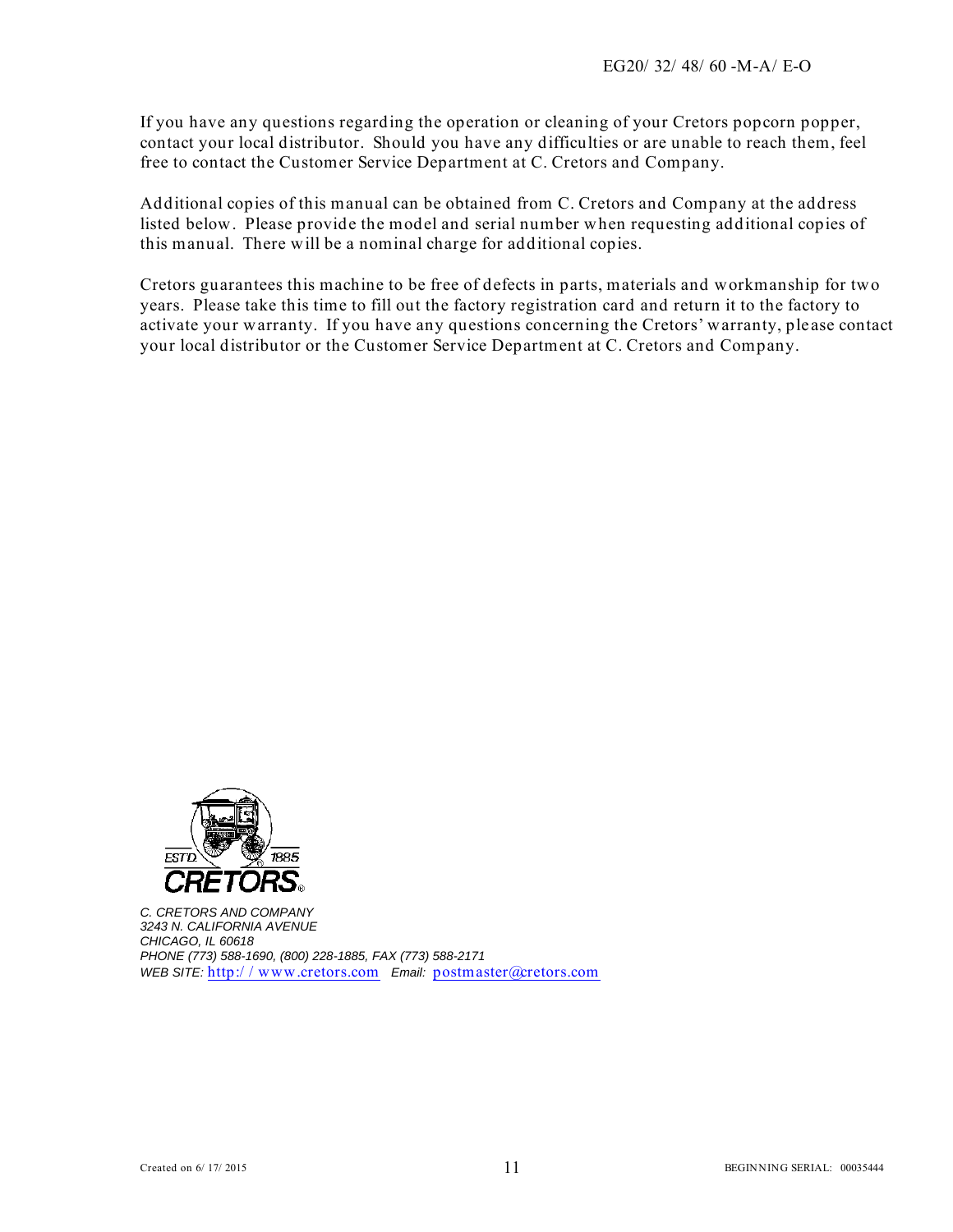

# **176 MITTEL DRIVE, WOOD DALE, IL 60191**

# **DIGITAL GIANT POPCORN MACHINE SERVICE MANUAL**

**120/208 Volt, Single and Three Phase, 60 Hz** 

**120/240 Volt, Single and Three Phase, 60 Hz** 

> **230 Volt, Single Phase, 50/60 Hz**

**400 Volt, Three Phase, 50 Hz.** 

**100/200 Volt Single Phase, 50/60 Hz** 

**Included in this manual: \*One Pop Option \*Salt/Sugar Option** 



**READ** and **UNDERSTAND** these operating and safety instructions before operating this popcorn machine!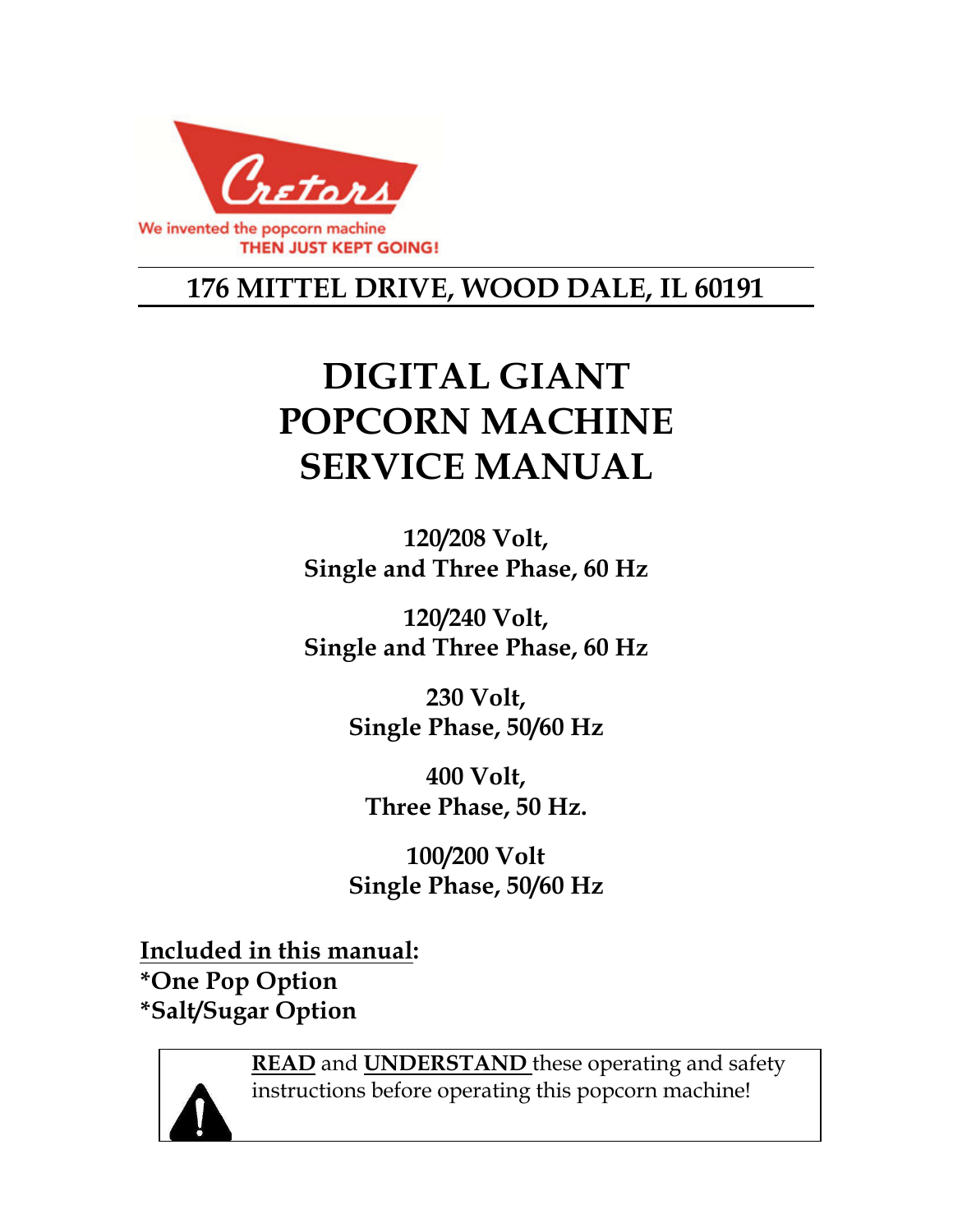# **TABLE OF CONTENTS**

| I.    |                                                                                                                                                                                                                                                                                                                                                           |  |  |
|-------|-----------------------------------------------------------------------------------------------------------------------------------------------------------------------------------------------------------------------------------------------------------------------------------------------------------------------------------------------------------|--|--|
| II.   |                                                                                                                                                                                                                                                                                                                                                           |  |  |
| III.  |                                                                                                                                                                                                                                                                                                                                                           |  |  |
| IV.   | <b>Electric Specifications</b><br>A.<br><b>Size Specifications</b><br>B.                                                                                                                                                                                                                                                                                  |  |  |
| V.    |                                                                                                                                                                                                                                                                                                                                                           |  |  |
| VI.   | Location<br>A.<br><b>B.</b><br>Power Supply<br>C.<br>Connecting Machine to Power Supply<br>D.<br><b>OEM Option Pedestals</b><br>Pump Installation & Timer Adjustment for Salt/Sugar Machines<br>Ε.                                                                                                                                                        |  |  |
| VII.  | A.<br>Parts<br><b>B.</b><br>Kettle Temperature Control<br>1. Temperature Control<br>Digital Temperature Control Adjustment<br>2.<br><b>Checking Temperature Control</b><br>3.<br>Salt Timer Adjustment<br>4.<br>5. Salt/Sugar With One Pop Adjustment<br>$\mathcal{C}$ .<br>Kettle Removal<br>D.<br>Kettle Installation<br>Ε.<br>Kettle Spring Adjustment |  |  |
| VIII. |                                                                                                                                                                                                                                                                                                                                                           |  |  |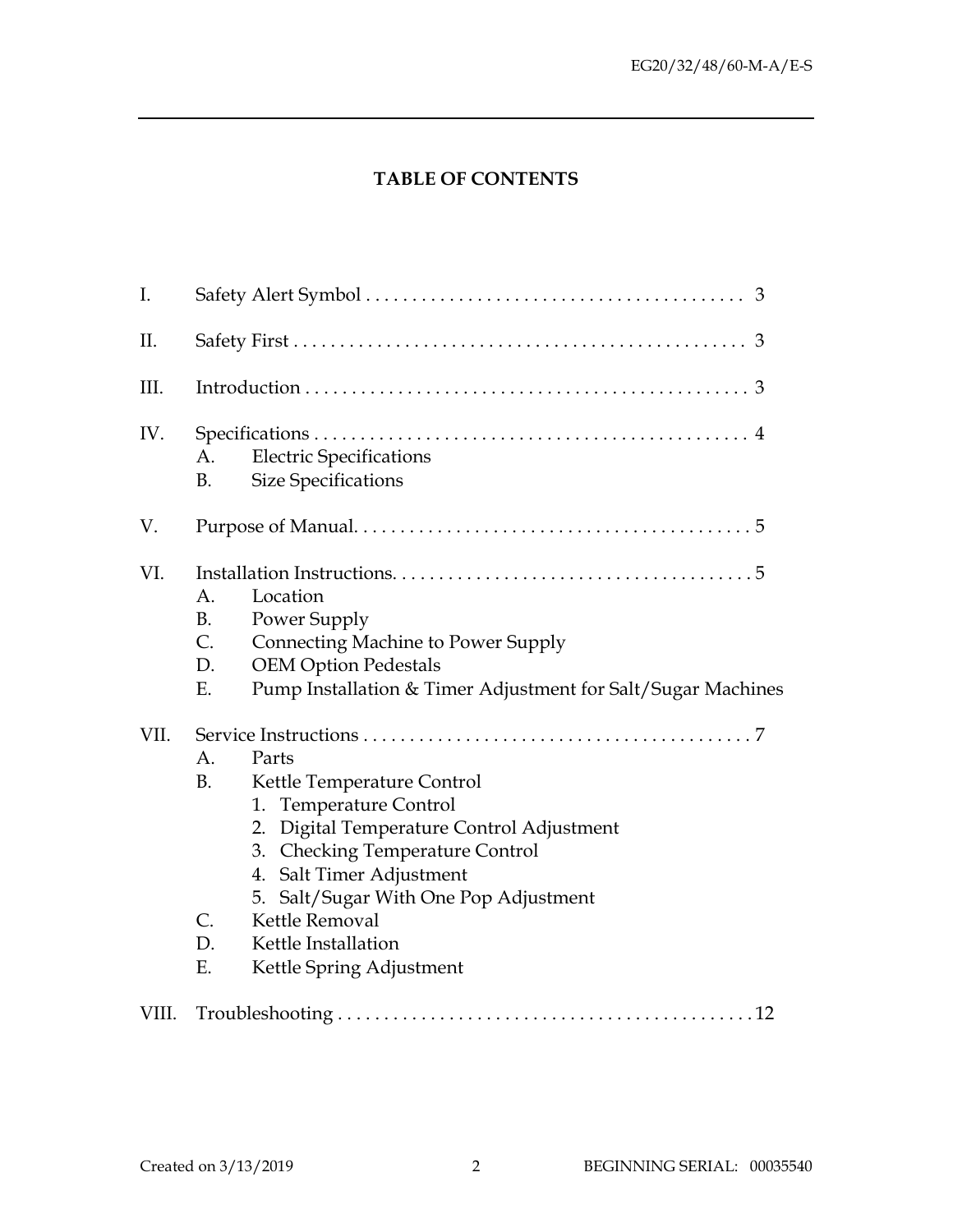#### **I. SAFETY ALERT SYMBOL**

The symbol shown below is used to call your attention to instructions concerning your personal safety and the safety of others. Watch for this symbol. It points out important safety precautions and procedures. It means **"ATTENTION! Become Alert! Your personal safety is involved!"** Read the message that follows and be alert to the risk of personal injury or death.



# **II. SAFETY FIRST**



The information in this manual is essential for the safe installation and service of your Cretors popcorn machine. The manual must be read and understood before installing, or maintaining equipment, or equivalent training must be provided.



"The employer must instruct each employee in the recognition and avoidance of unsafe conditions, regulations applicable to his work environment to control or eliminate any hazards or other exposure to illness or injury". Ref.: 29 CFR 1926.20 (b) $(4)(a)(2)$ 



It is understood that safety rules within individual companies vary. If a conflict exists between the safety procedures contained in this manual and the rules of a using company, the more stringent rule should take precedence.

# **III. INTRODUCTION**

This manual is filled with time-saving and money-saving information regarding your Cretors popcorn machine. There is nothing, however, more important than the safety aids and warnings that are found throughout this document. The Safety Alert Symbol is used to identify topics of primary safety concern wherever they appear. A separate section has been included which deals exclusively with operation and accident prevention.

If, after reviewing this manual, anything is unclear or technical problems are encountered, contact the distributor from whom you purchased your machine. For assistance and if there are any additional questions, feel free to contact our Customer Service Department at the address and/or phone number listed on the last page of this manual. Always have the model and serial number of your machine available to assist in obtaining the correct information.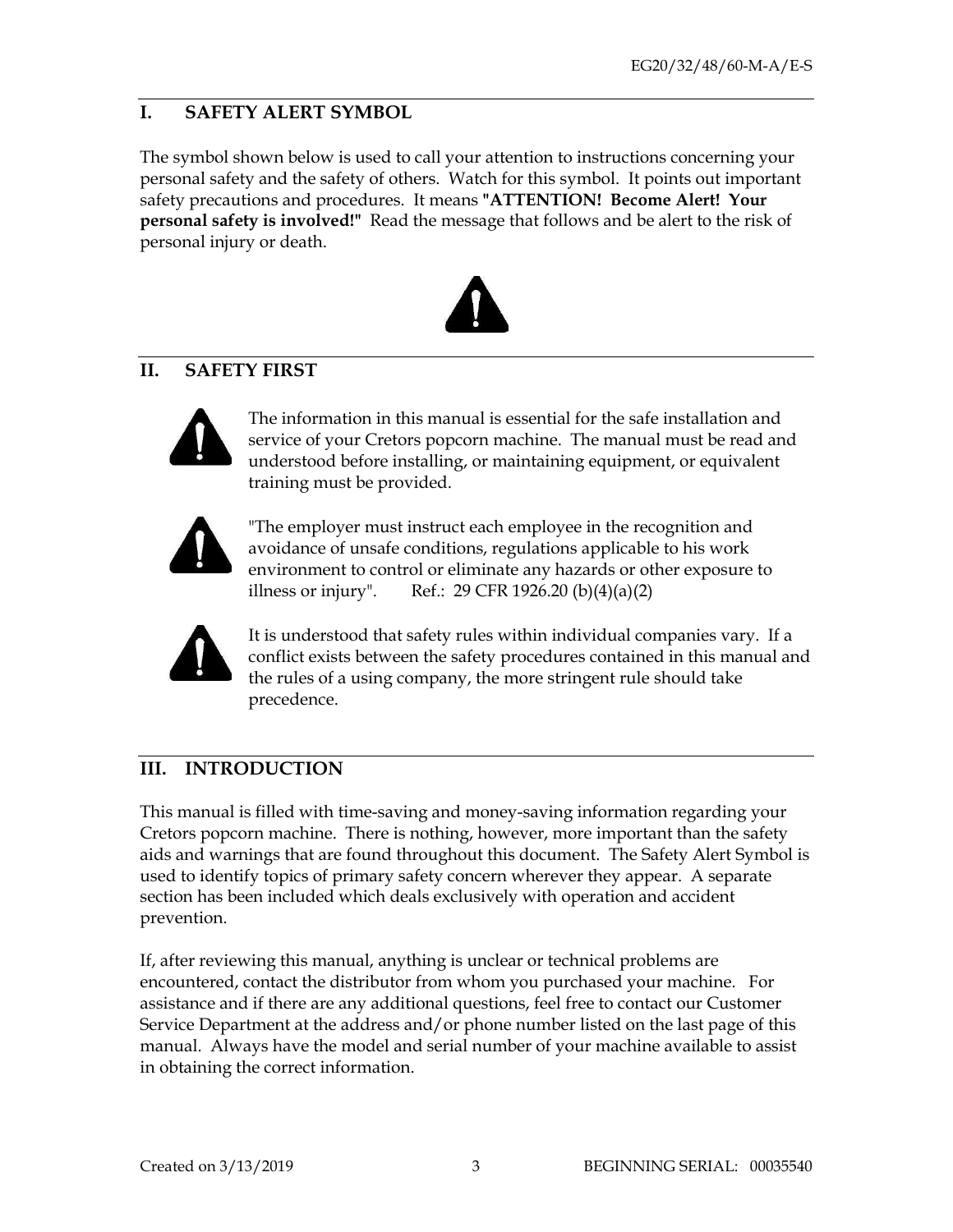# **IV. SPECIFICATIONS**

#### **Giant Models**: G20EP, G32EP, G48EP, G60EP

#### **A. Electrical Specifications:**

Giant Models are available in the following electrical configurations:

100/200 Volt, Single Phase, 60 Hz 120/208 Volt, 120/240 Volt, Single and Three Phase, 60 Hz 230 Volt, 230/380 Volts, Single and Three Phase, 50/60 Hz

# **B. Size Specifications:**

| MODEL G20EP | GIANT 20 OZ. ELECTRIC WITH PUMP                                                |
|-------------|--------------------------------------------------------------------------------|
| Capacity:   | 20 oz. All-Steel Kettle, 400 one-ounce servings per hour.                      |
| Wattage:    | 3800 watts                                                                     |
| Dimensions: | $10-5/8''$ D x $10-1/2''$ W x $27-1/2''$ H - - - - 27 cm D x 26 cm W x 70 cm H |
| Net Weight: | 63 lbs. (28.6 kg)                                                              |
|             | Available in Stainless Steel                                                   |

| MODEL G32EP | GIANT 32 OZ. ELECTRIC WITH PUMP                                        |  |  |
|-------------|------------------------------------------------------------------------|--|--|
| Capacity:   | 32 oz. All-Steel Kettle, 640 one-ounce servings per hour               |  |  |
| Wattage:    | 5200 watts                                                             |  |  |
| Dimensions: | $10-5/8$ "D x 10-1/2"W x 31-3/4" H - - - - 27 cm D x 26 cm W x 81 cm H |  |  |
| Net Weight: | 74 lbs. (33.6 kg)                                                      |  |  |
|             | Available in Stainless Steel                                           |  |  |

| MODEL G48EP | GIANT 48 OZ. ELECTRIC WITH PUMP                                             |
|-------------|-----------------------------------------------------------------------------|
| Capacity:   | 48 oz. All-Steel Kettle, 960 one-ounce servings per hour                    |
| Wattage:    | 6800 watts                                                                  |
| Dimensions: | $10-5/8$ "D x $10-1/2$ "W x $31-3/4$ "H - - - - 27 cm D x 26 cm W x 81 cm H |
| Net Weight: | 74 lbs. (33.6 kg)                                                           |
|             | Available in Stainless Steel                                                |

| MODEL G60EP | GIANT 60 OZ. ELECTRIC WITH PUMP                                                |
|-------------|--------------------------------------------------------------------------------|
| Capacity:   | 60 oz. Stainless- Steel Kettle, 1200 one-ounce servings per hour.              |
| Wattage:    | 6800 watts                                                                     |
| Dimensions: | $10-5/8''$ D x $10-1/2''$ W x $31-3/2''$ H - - - - 27 cm D x 26 cm W x 81 cm H |
| Net Weight: | 74 lbs. (33.6 kg)                                                              |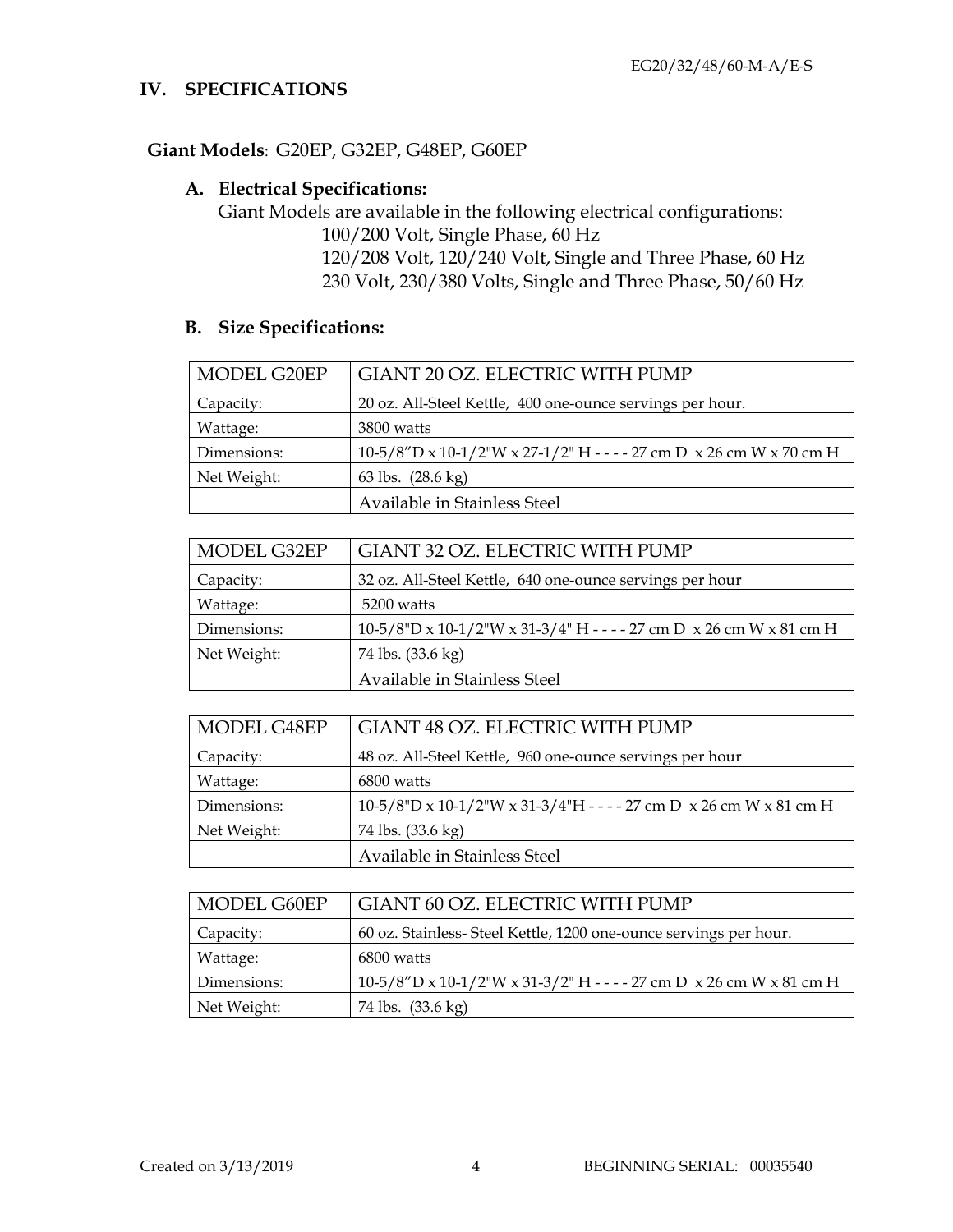# **V. PURPOSE OF MANUAL**

This instruction manual is intended to familiarize owners with the servicing and safety procedures associated with your Cretors popcorn machine.

This manual should be kept available to maintenance personnel.

# **VI. INSTALLATION INSTRUCTIONS**

#### **A. Location**

Choose a location for your Cretors popcorn machine that maximizes the ease of operation and maintenance procedures. Giant pedestal popcorn machines are designed to be installed on the customers counter or custom design cabinet. OEM option machines are supplied with components that permit them to be installed into a user's cabinet and control the cornditioner, lights and exhaust in the cabinet (see details below). Be sure to check your local building and fire codes for location restrictions.

#### **B. Power Supply**

1. Check the nameplate to determine the required power supply.



Connect your popcorn popper only to the correct power source. Failure to do so may result in personal injury or death and may damage your popper.

2. C. Cretors and Company recommends dedicated circuits for the Giant model popcorn machine. The Giant model poppers require a dedicated circuit to avoid a voltage drop in the supply wiring. Check your local electrical codes regarding fuse or circuit breaker requirements.



Make certain your popcorn machine is properly grounded. Failure to do so may result in damage to your equipment or present a shock hazard.

# **C. Connecting Machine to Power Supply**

- 1. Make certain that power supply circuit breakers are in the off position.
- 2. Locate the pedestal and bolt it down securely using the four bolt holes provided in the base of the pedestal.
- 3. Power should be connected through one of the four large holes in the base of the pedestal.
- 4. Giant is supplied with a power cord. Be sure to follow the wiring diagram that was provided with this machine.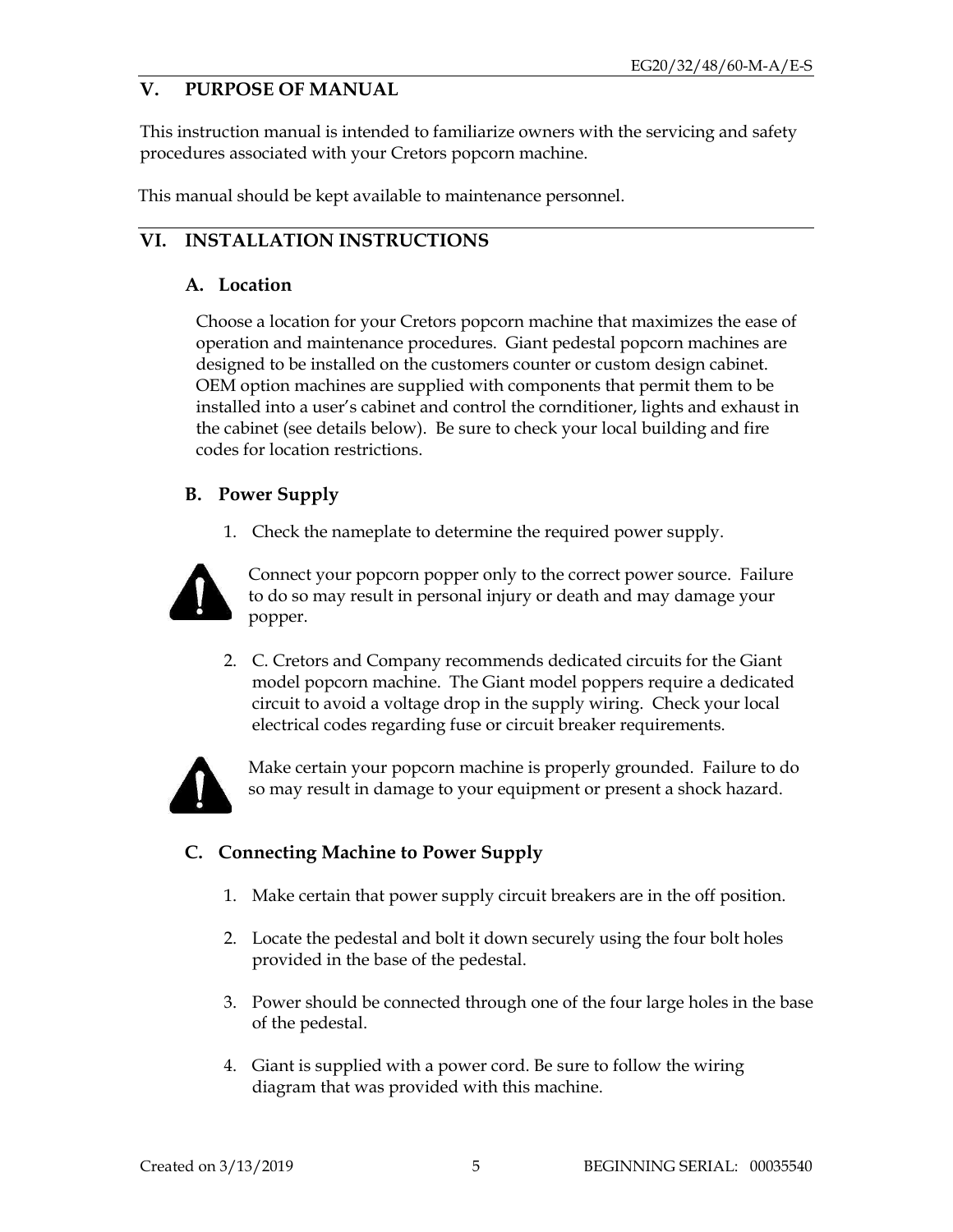#### **D. OEM Option Pedestals**

- 1. OEM OPTION machines are designed to supply power to the components normally associated with the popcorn machine. The primary features are a power cord with plug and a flexible armored cable to be connected to the user's cornditioner assembly (15 amps). In addition, a terminal strip inside the pedestal provides a connection point to a switch (15 amps) that will control a user's exhaust fan.
- 2. EXHAUST FAN CONTROL machines may be equipped with a time delay fan control. This control provides a timer controlled switch that will turn on a customers exhaust fan when the kettle heat is turned on. When the heat is turned off the fan will continue to run for the time set on the timer in the pedestal. This circuit only provides a switch, it does not supply any power.



All electrical connections outside the pedestal must be done in accordance with appropriate electrical codes and requirements.

#### **E. Pump Installation & Timer Adjustment for Salt/Sugar Machines**

Refer to the Service Manual included with the pump to be installed in the machine. When the Giant is equipped with the salt/sugar option, also see below for additional information.

- 1. For the Salt/Sugar machine the pump timers are located in the machine not in the pump. One timer is marked "Salt", the other "Sugar". The timers are located in the pedestal.
- 2. To adjust the pump time, use the following procedure:
	- a. There are two adjustments on the timer. The small adjustment knob sets the maximum time the timer can run. Cretors will normally set this adjustment for 10s.

 $10s = 0-10$  seconds  $1m = 0-1$  minute  $10m = 0-10$  minutes

b. The larger adjustment knob sets the actual run time (percentage of time allowed by the small adjustment knob). Example: If the maximum setting is set for 10s and the large knob is set at .9, the timer will run for 9 seconds. Adjust to taste for both timers.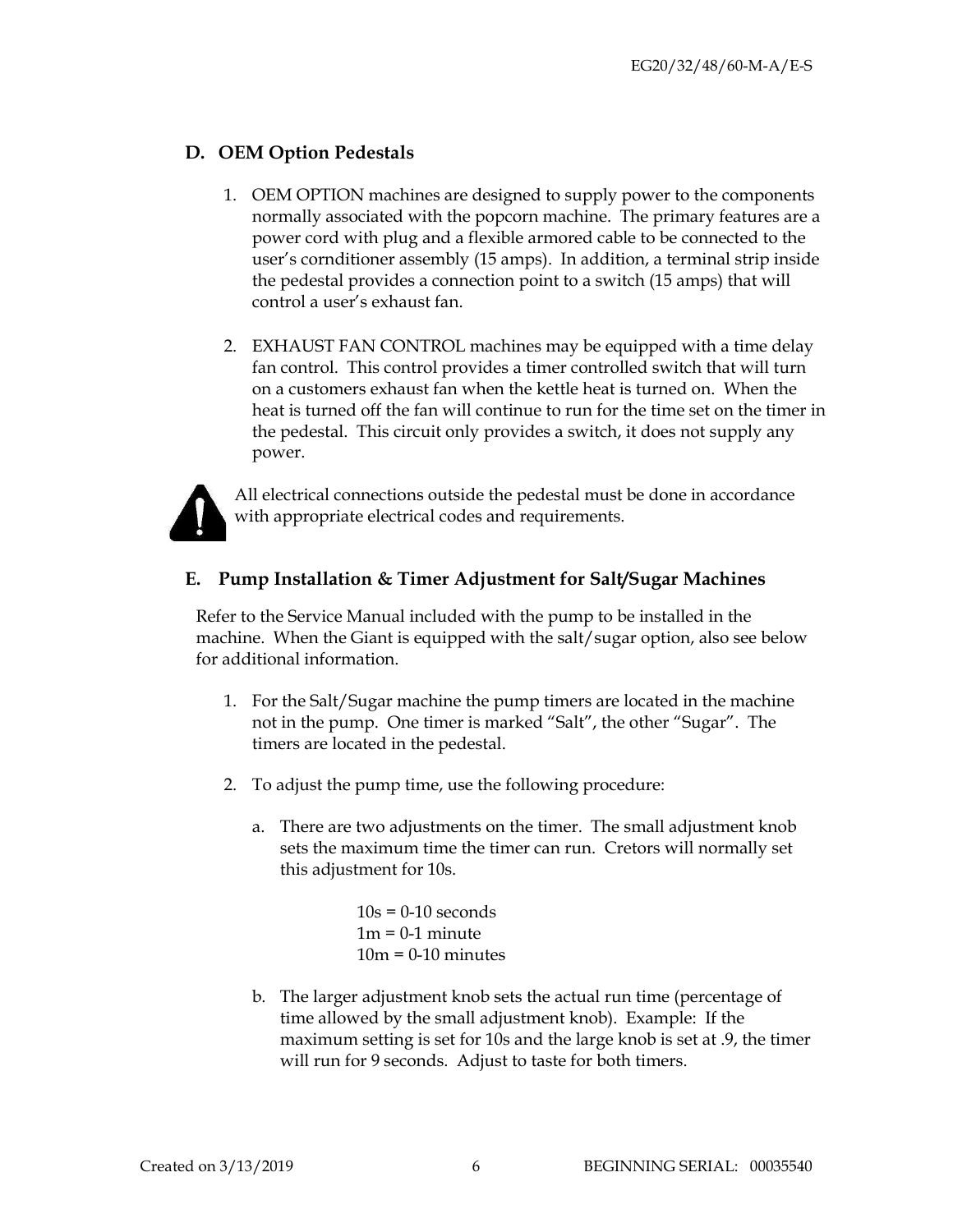# **VII. SERVICE INSTRUCTIONS**



In the case of improper operation, only a qualified person should perform the following diagnostic checks, and, if necessary, corresponding adjustments and repairs. Many of the following procedures present an electrical shock hazard and can cause serious injury or death.



Perform work only on de-energized circuits. Failure to do so may lead to electrical shock resulting in personal injury or death.

# **A. Parts**

When ordering parts, refer to the parts diagram and/or wiring diagram included in this manual. Always supply the serial number, model number, and voltage of your popcorn machine.

#### **B. Kettle Temperature Control**

- 1. TEMPERATURE CONTROL OPERATION
	- a. The temperature control is installed as a safety device to prevent overheating of the kettle if the machine should be left unattended momentarily while in operation. The kettle indicator light indicates the operation of the temperature control. If equipped, the indicator light is located on the switch plate. The indicator light will turn off 10-20 seconds before the corn finishes popping and the kettle is dumped. If the indicator light turns off 30 seconds or more before the corn finishes popping, the temperature control is set too low and in need of adjustment. If the indicator light remains on after corn has finished popping the digital temperature control is set too high.
	- b. Salt/Sugar Option: The indicator lights on the switchplate will reflect whether the Salt/Sugar switch is in the sugar mode or salt mode. When the Salt/Sugar switch is in the sugar mode, the digital temperature control alone controls the heat. When the switch is on the salt side the digital temperature control works the same way with one exception. When the digital temperature control opens, it activates a timer which allows the heat to stay on for extra time allowing the salted corn to pop.
	- c. Digital Control does not have a thermostat but a thermocouple on the bottom of the pan.
	- d. Cretors "CE" marked machines have been supplied with high limits for years to comply with the European Directives but these high limits are not resetting. Once they trip, they need to be replaced. This has not changed.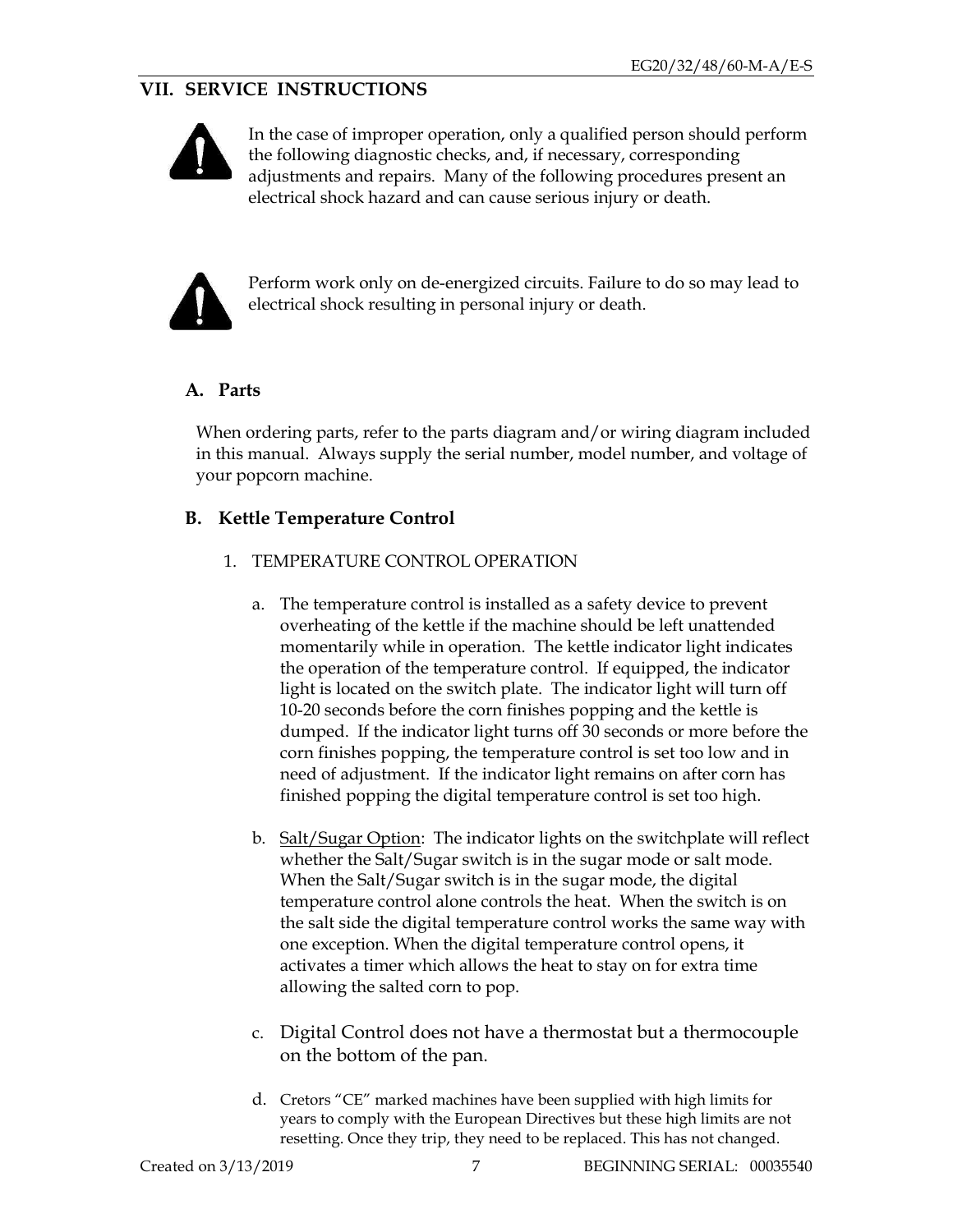Beginning in May of 2006, Cretors and Company has started implementing auto-resetting high limits into kettles and repair kettles as well. Again, the end customer/user will not see any difference in the operation of their machine but there is now an added level of safety so that the kettle temperature will not be able to exceed a safe level, even if the normal operating thermostat or temperature controller is adjusted to an unsafe level. This high limit is preset and is NOT to be adjusted for any reason. New wiring diagrams will be sent out with the new kettle assemblies for reference.

#### 2. DIGITAL TEMPERATURE CONTROL ADJUSTMENT



**CAUTION:** If the corn has dried out, it may not finish popping at normal temperatures, and the light may appear to go out early**.** DO NOT ADJUST KETTLE TEMPERAUTRE BASED ON POOR QUALITY CORN.



If set too high (over 500°F 260°C), the digital temperature control can cause a serious fire hazard.



**CAUTION**: If the machine is equipped with the Salt/Sugar option, the temperature control should **only** be adjusted when the switch is in the sugar mode. When in salt mode, refer to "Salt timer adjustment" section.

- a. Press the "set" button.
- b. Use the up or down arrow buttons to adjust the temperature up or down.
- c. Press the "set" button again. (Note that for safety, this range is limited)
- d. The display will show the temperature go up or down.
- e. You should only raise or lower the temperature 5-10 ºF at a time.
- f. Set temperature so that the power to heat elements is cut off at the correct temperature.

| <b>KETTLE</b> | <b>SALTED CORN</b>                                          | SUGAR CORN |
|---------------|-------------------------------------------------------------|------------|
|               | 20-60 OZ. 400-410° F. (204-210° C) 375-385° F. (190-193° C) |            |

#### 3. CHECKING TEMPERATURE CONTROL

There are two ways of checking that the temperature control is set correctly.

a. Place the pyrometer over the thermocouple position and turn the kettle heat on. Watch to see that the kettle heat shuts off at the correct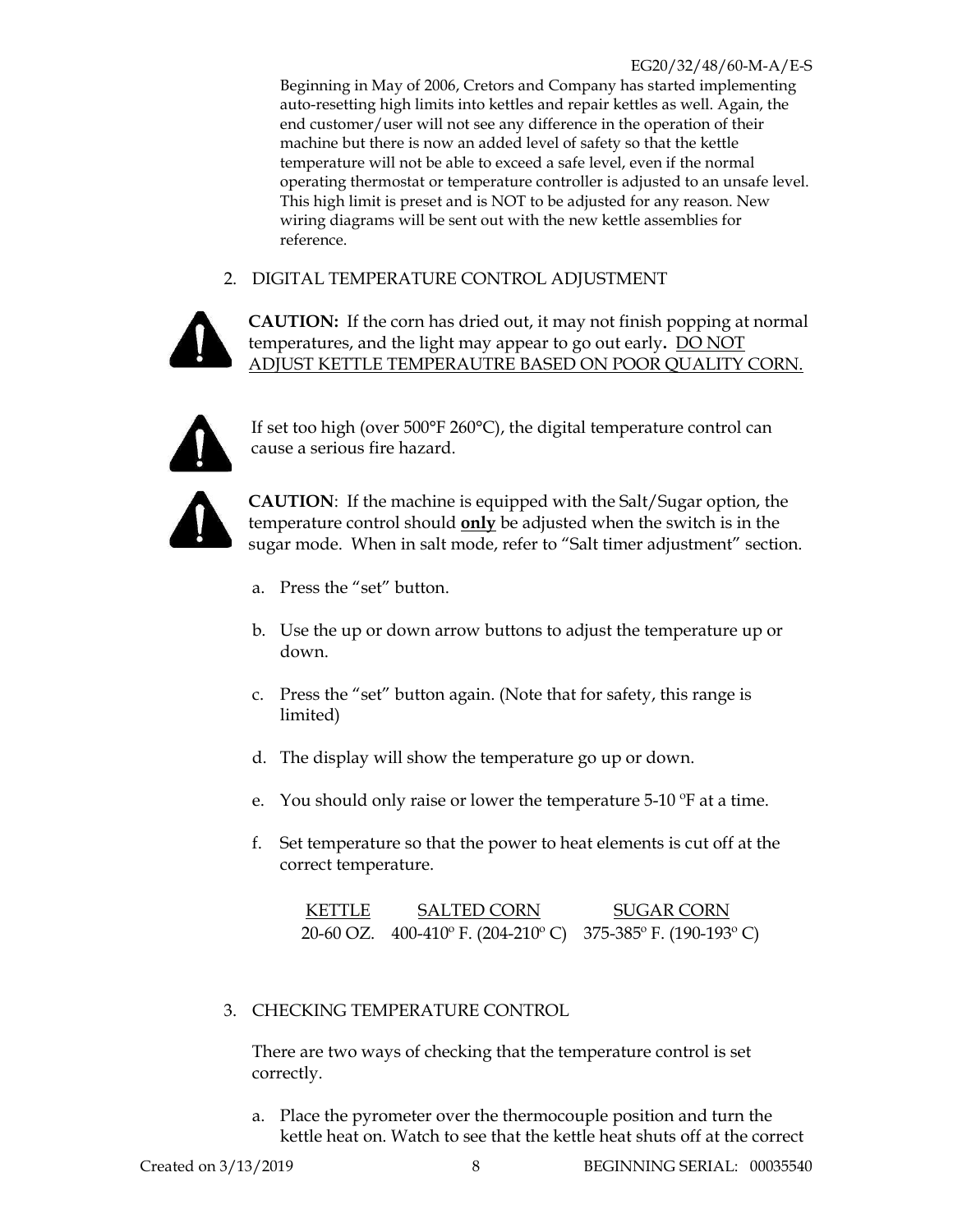temperature. Make adjustments as needed.

b. The temperature control may be adjusted by observing the operation of the indicator light as described in the "Temperature Control Operation" section. Adjust the temperature control so that the kettle heat is turned off 10 to 20 seconds before the corn finishes popping and the kettle is dumped.



Do not adjust the temperature so high that the pan smokes at the end of the popping cycle. If set too high (over 500°F or 260°C), the kettle can become a serious fire hazard.

- c. Observe two or three cycles of correct operation to be certain everything is working correctly. Your final setting should allow the indicator light to cycle off 10 to 20 seconds prior to dumping the kettle.
- 4. SALT TIMER ADJUSTMENT (For machines supplied with Salt/Sugar Option only)

When the Salt/Sugar switch is in the sugar mode, the thermostat alone controls the heat. When the switch is in the salt mode, the temperature control works the same way with the exception that when the temperature control opens, it activates a timer, which allows the heat to stay on for an extended period of time allowing the salted corn to pop. The salt timer is located in the pedestal of all Giants marked "Salt Timer". In salt mode:

- a. If the indicator light turns off 30 seconds or more before the corn finishes popping, the timer is set too low and is in need of adjustment.
- b. There are two adjustments on the timer. The small adjustment knob sets the maximum time the timer can run. Cretors will normally set this adjustment for 1m.

 $10s = 0-10$  seconds  $1m = 0-1$  minute  $10m = 0-10$  minutes

c. The larger adjustment knob sets the actual run time (percentage of time allowed by the small adjustment knob). Example: If the maximum setting is set for 1m and the large knob is set at .5, the timer will run for 30 seconds. In this case, the heat will stay on 30 seconds after the temperature control opens.

#### 5. SALT/SUGAR WITH ONE POP ADJUSTMENT

- a. If the Salt/Sugar switch is in the sugar position, use the "Digital Temperature Control Adjustment" section.
- b. If the Salt/Sugar switch is in the salt position, the temperature is adjusted on the One Pop Timer/Relay.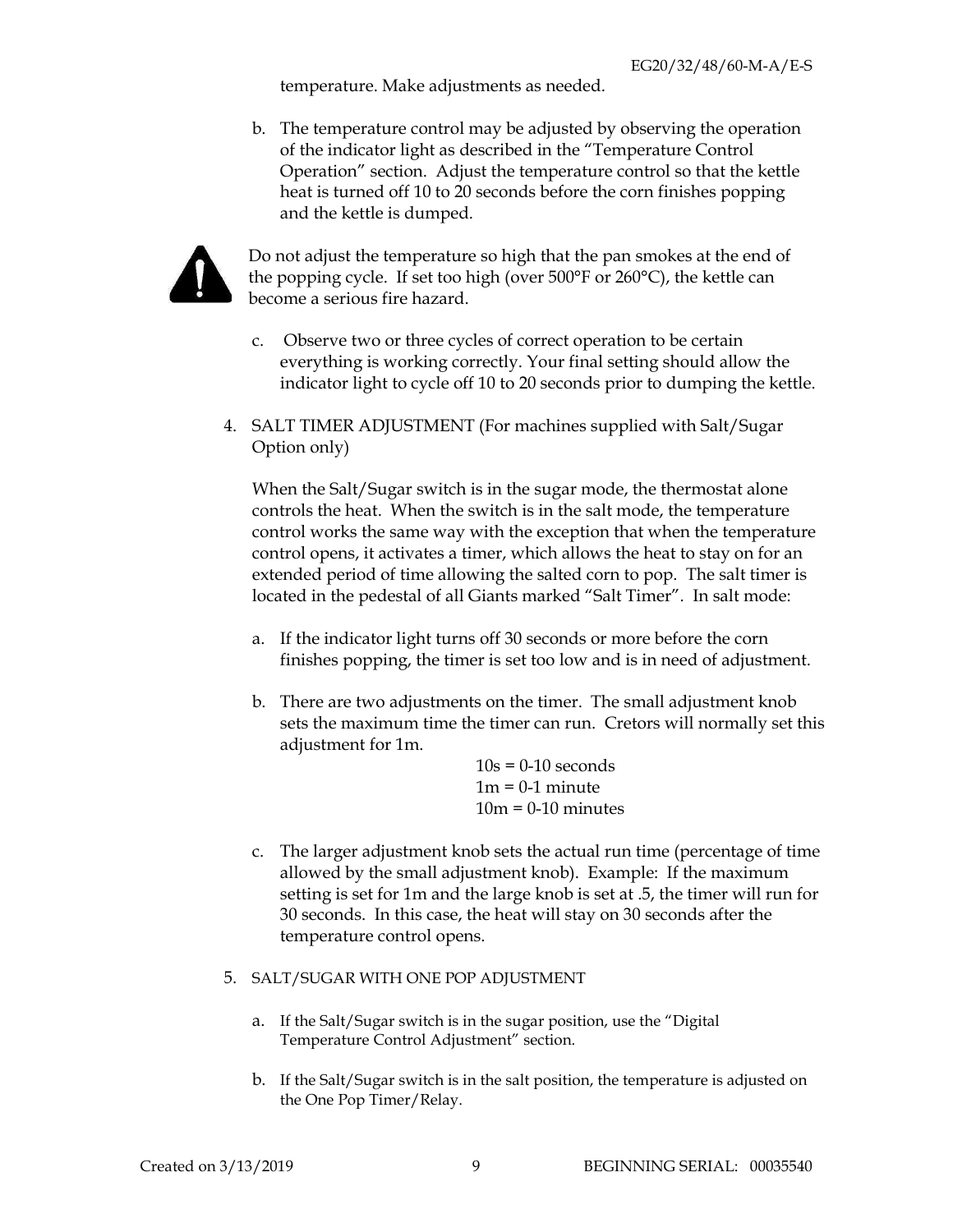- c. On the Relay there are dip switches very similar to the timer in our 7700-7900 pumps.
- d. From the factory the dip switches 7 and 9 will be on. To turn the dip switches ON the dip switch needs to be pressed down to the number side opposite of the open side.



Switch  $#6 = 5$  seconds  $#7 = 10$  seconds  $#8 = 20$  seconds  $#9 = 40$  seconds

Example: If you turn #7 and #9 on, the time delay will be 50 seconds.

#### **C. Kettle Removal**

To remove the kettle assembly, perform the following operations:

- 1. Unplug the popcorn machine from the power supply. Make sure the kettle is not hot.
- 2. Remove the cover on the terminal box between the pan support legs.
- 3. Disconnect the three power leads, observing the color of the wires. Correct color code is: Left to right, BLACK, RED, WHITE. (For 400V units BLUE, BROWN, WHITE on front terminal left to right, Black on back terminal.)
- 4. Remove the two bolts on the side of the aluminum pan legs.



Using proper lifting techniques, when removing the kettle by lifting it straight up.

- 5. Turn the kettle upside down and remove the bolts that hold the dump handle and retainer and lift the retainer off the kettle.
- 6. When removing nuts and spacers from the threaded studs on the bottom of the pan, do not wipe off the silver lubricant. Without this lubricant (NEVER SEEZ) the nuts may freeze on the studs and cause the studs to break when the nuts are turned in an attempt to remove them.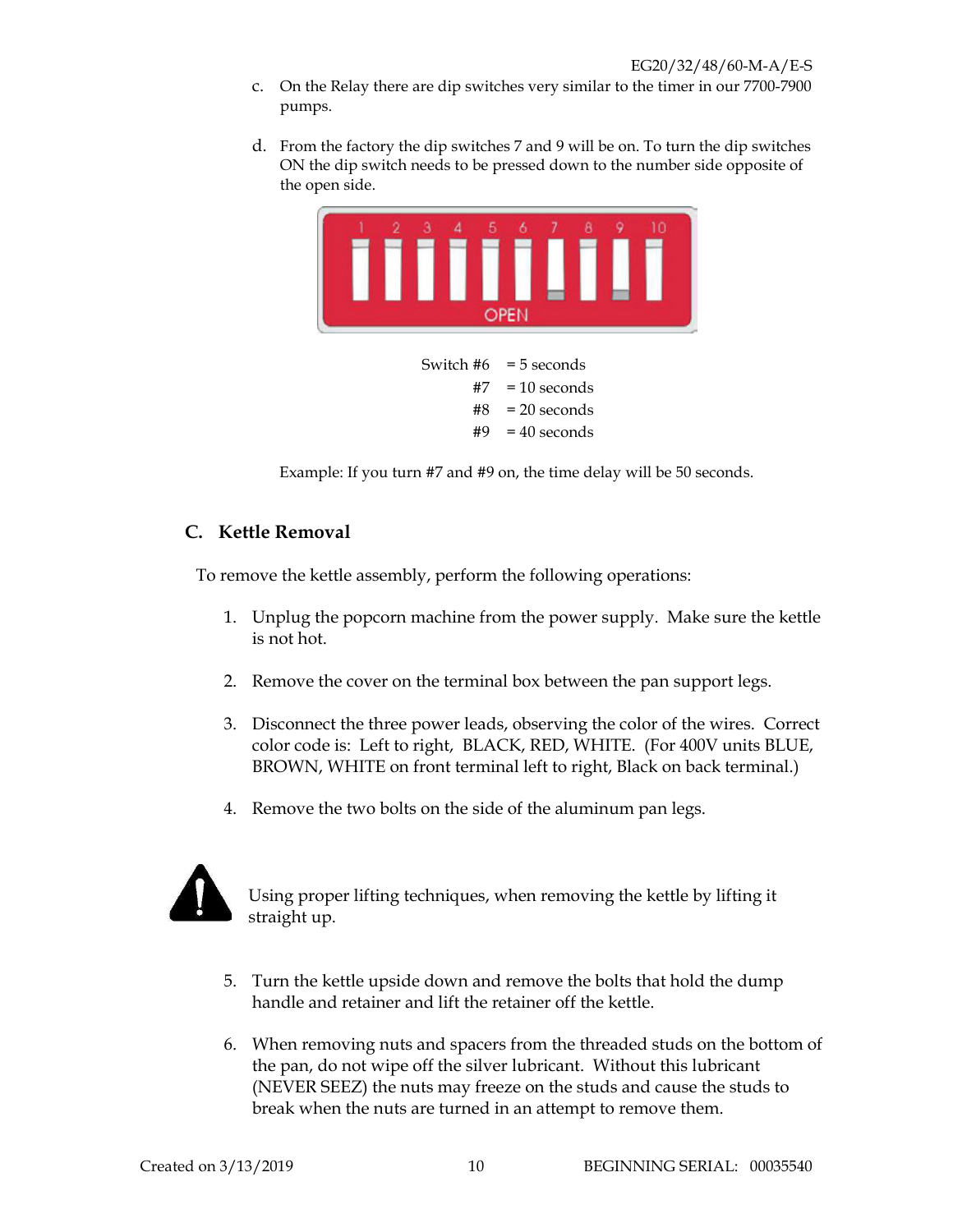#### **D. Kettle Installation**

- 1. When re-assembling the kettle, be sure all nuts and bolts are tight. Check to make sure that all electrical connections are secure. A loose connection can heat up and burn off the wires.
- 2. Set the kettle back in place and replace the two bolts in the pan legs.
- 3. Locate the kettle so that the clutch dog lines up with the motor drive head, and tighten the two front bolts that hold the pan leg plate, then tip the kettle and tighten the other two bolts.
- 4. Connect the three power leads, observing the color of the wires. Again, correct color code is left to right, BLACK, RED, WHITE. (For 400V units BLUE, BROWN, WHITE on front terminal left to right, Black on back terminal.)
- 5. Replace the terminal box cover.
- 6. Turn on the agitator motor and dump the kettle. If the drive shaft does not engage and dis-engages freely, readjust the kettle.

#### **E. Kettle Spring Adjustment**

The purpose of the kettle counter balance springs is to reduce the force required to dump the kettle. The spring collars are held in place by set screws that fit into holes drilled on the bottom of the cross shaft. The spring collars have five holes that the spring fits into. By turning the collar around, there are five different adjustment positions for spring tension adjustment.

When correctly adjusted the springs will neutralize the weight of the kettle. To set the springs raise the kettle to a point where it is balanced. The long leg of the 1902 spring should be just beginning to touch the bar on the bottom edge of the hinge casting and the 1903 spring will begin to move away from the bar. If the springs press against the bar too soon the kettle will seem lighter but the springs are fighting each other. This condition will shorten the life of the springs.

An important part of this assembly are the two washers between the 1902 spring and the plate welded to the cross shaft. They act as both bearings and spacers; without them the spring may have a short life.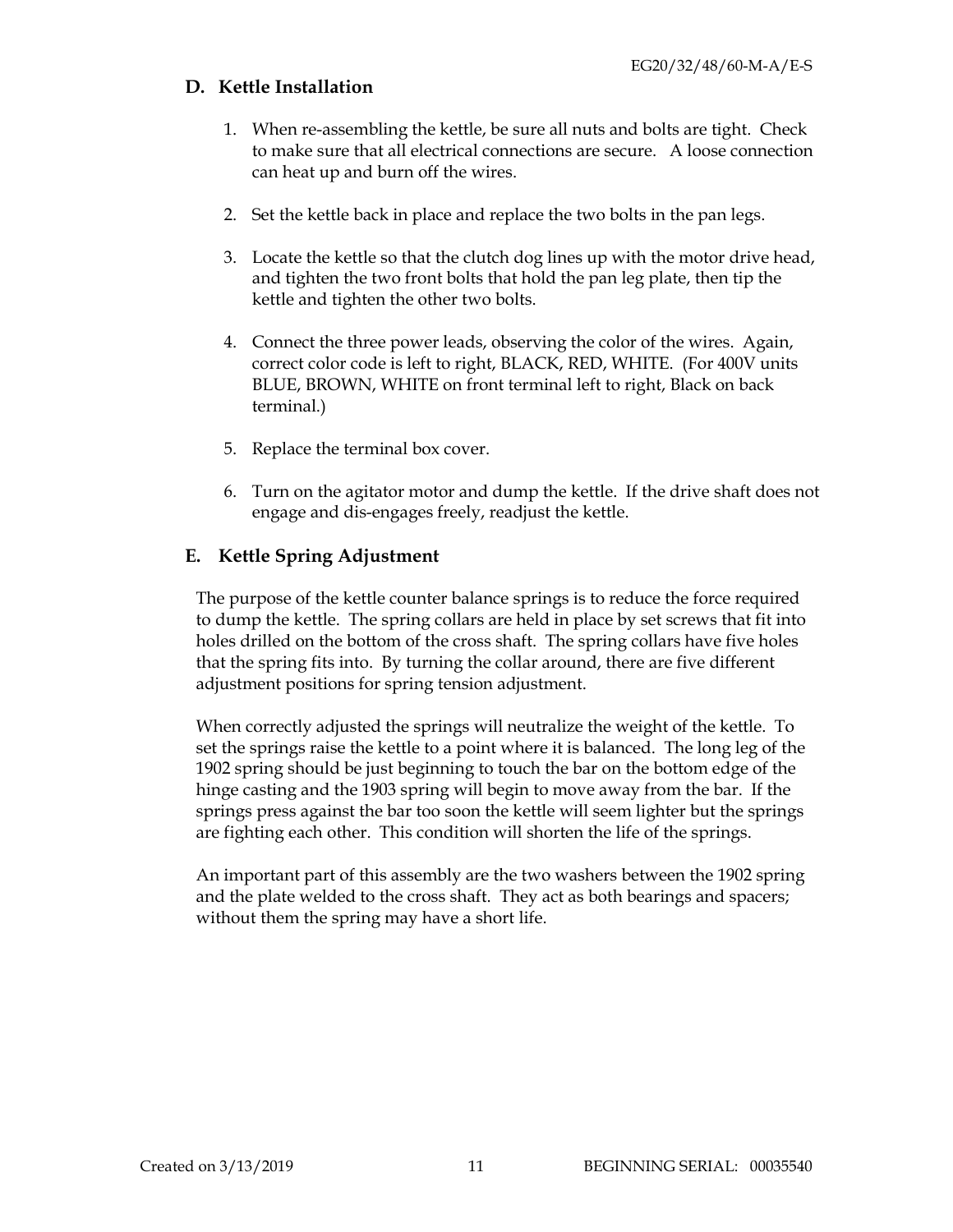#### **VIII. TROUBLESHOOTING**

| <b>PROBLEM</b>    | <b>POSSIBLE</b>      | <b>ACTION</b>                                            |
|-------------------|----------------------|----------------------------------------------------------|
|                   | <b>CAUSE</b>         |                                                          |
| Popping is        | Incorrect amount     | Refer to the chart located in the                        |
| slow.             | of corn and oil is   | Operations Manual.                                       |
|                   | used.                |                                                          |
|                   | Kettle indicator     | Temperature is set too low. (Refer to                    |
|                   | light goes out       | "Digital Temperature Control                             |
|                   | more than 30         | Adjustment").                                            |
|                   | seconds before the   | If machine is equipped with                              |
|                   | corn finishes        | salt/sugar option and popping in salt                    |
|                   | popping.             | mode, timer may be set low. (Refer to                    |
|                   |                      | the "Salt Time Adjustment" or the                        |
|                   |                      | "Salt/Sugar One Pop Adjustment"                          |
|                   |                      | sections.                                                |
|                   | Voltage may be       | Check the voltage at the circuit                         |
|                   | low.                 | breaker with the kettle heat on.                         |
|                   |                      | Extension cords or inadequate wiring                     |
|                   |                      | will provide full voltage, if no load is                 |
|                   |                      | applied. Once the kettle heat and                        |
|                   |                      | auxiliaries are turned on, the voltage                   |
|                   |                      | may drop 5 to 10 volts.                                  |
| Indicator light   | One of the elements  | Use an ammeter to diagnose.                              |
| stays on. Digital | in a multi-element   |                                                          |
| Control never     | pan may have failed. | Check the amperage draw of the heating                   |
| reaches temp.     |                      | elements, by using a clamp-on ammeter.                   |
|                   |                      | 1. Remove the front cover by removing                    |
|                   |                      | the screws that hold the front cover to the<br>pedestal. |
|                   |                      | 2. Turn on the kettle heat.                              |
|                   |                      | 3. If machine has one-pop option shut off                |
|                   |                      | the oil switch and press the one-pop                     |
|                   |                      | button.                                                  |
|                   |                      | 4. Place the ammeter around the lead to                  |
|                   |                      | the popper kettle as listed. The following               |
|                   |                      | current draws are normal. 120/208-240V                   |
|                   |                      | and 100/200V machines black or red                       |
|                   |                      | 230V machines-blue or brown 400V                         |
|                   |                      | machines-black or brown.                                 |



**CAUTION:** If the corn has dried out, it may not finish popping at normal temperatures, and the light may appear to go out early. DO NOT ADJUST KETTLE TEMPERATURE BASED ON POOR QUALITY CORN.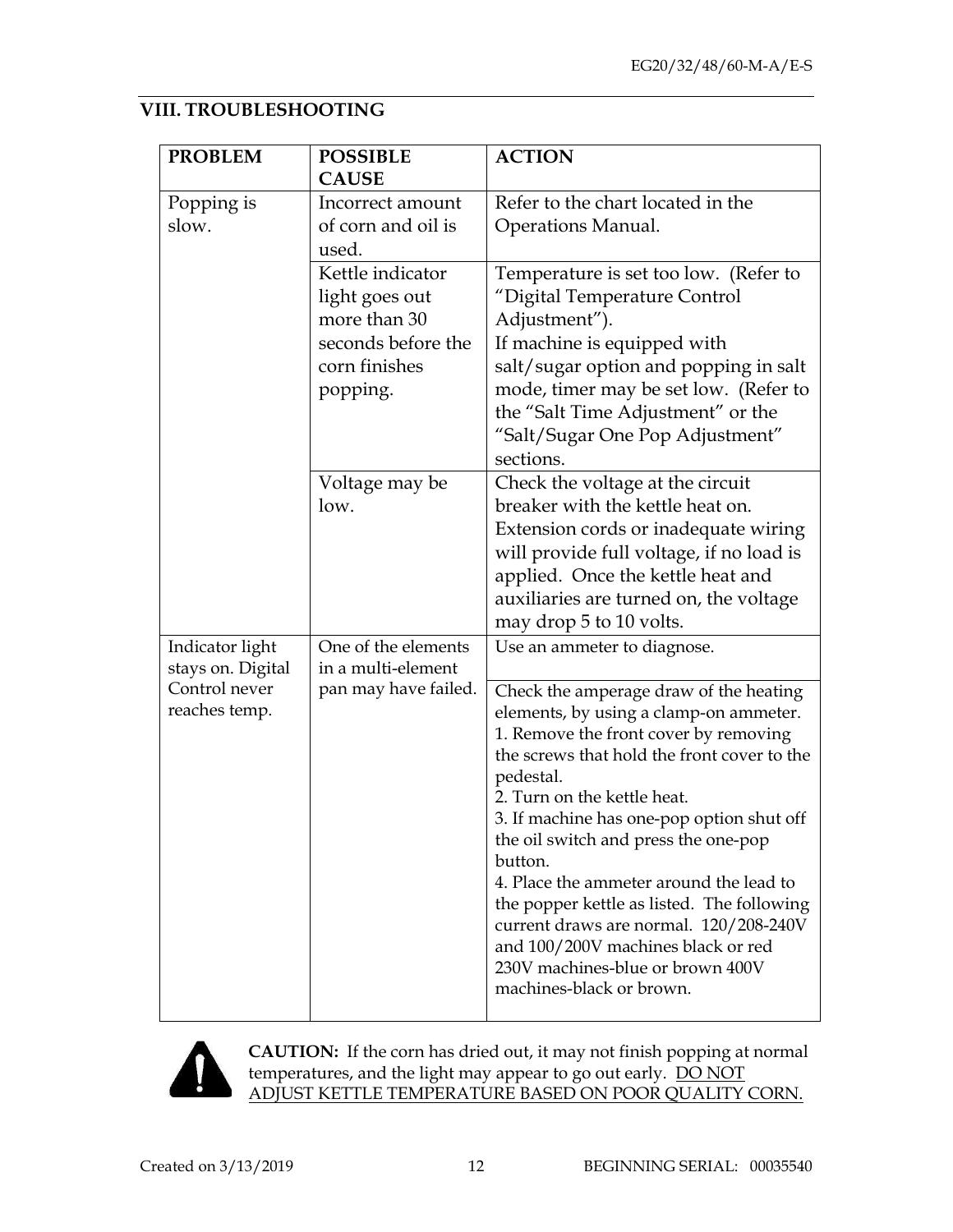

**CAUTION**: Do not adjust the temperature so high that the pan smokes at the end of the popping cycle. If set too high (over 500°F or 260oC), the kettle can become a serious fire hazard.

| <b>KETTLE</b><br><b>SIZE</b> | AMPS @<br>200V | AMPS @<br>208V | AMPS <sup>@</sup><br>230V | AMPS @<br>240V |
|------------------------------|----------------|----------------|---------------------------|----------------|
| $20 \text{ oz.}$             | 12.5           | 13.0           | 10.8                      | 11.2           |
| 32 oz.                       | 19.6           | 20.4           | 17.0                      | 17.7           |
| $48/60$ oz.                  | 26.8           | 28.1           | 23.4                      | 24.4           |

380V – Place the ammeter around the black or brown lead to the popper kettle

| KETTLE SIZE | AMPS @ 380V Brown | Black |
|-------------|-------------------|-------|
| 32 oz.      |                   | Q     |
| $48/60$ oz. | 11                | 13.2  |

| <b>PROBLEM</b>                 | <b>POSSIBLE CAUSE</b>                        | <b>ACTION</b>                                  |  |
|--------------------------------|----------------------------------------------|------------------------------------------------|--|
|                                | A low reading may indicate a problem in      | In either case the kettle must be removed      |  |
|                                | the kettle. One or more of the heat elements | and the problem identified.                    |  |
|                                | may not be functioning properly. If the      | 1. Remove kettle. (See section Kettle          |  |
|                                | element is not functioning, the possible     | Removal for instructions.)                     |  |
| causes are:                    |                                              | 2. Check for short circuits inside the kettle. |  |
| 1. The element has burned out. |                                              | 3. If wires must be replaced, be sure to use   |  |
| 2. A lead wire has burned off  |                                              | nickel wire supplied by Cretors                |  |
| one of the element terminals   |                                              | Conventional copper or "stove wire will        |  |
| due to a loose connection.     |                                              | have limited life.                             |  |
|                                |                                              | 4. Make a visual check for broken, loose,      |  |
|                                |                                              | burned or heat damaged wires. If there are     |  |
|                                |                                              | no obvious broken or loose wires shorting      |  |
|                                |                                              | out on the kettle, the elements must be        |  |
|                                |                                              | checked.                                       |  |
|                                |                                              | 5. Perform a continuity test on the            |  |
|                                |                                              | elements. It is possible that one of the       |  |
|                                |                                              | elements has burned through the                |  |
|                                |                                              | insulation and the casing is shorting out      |  |
|                                |                                              | directly to the kettle bottom.                 |  |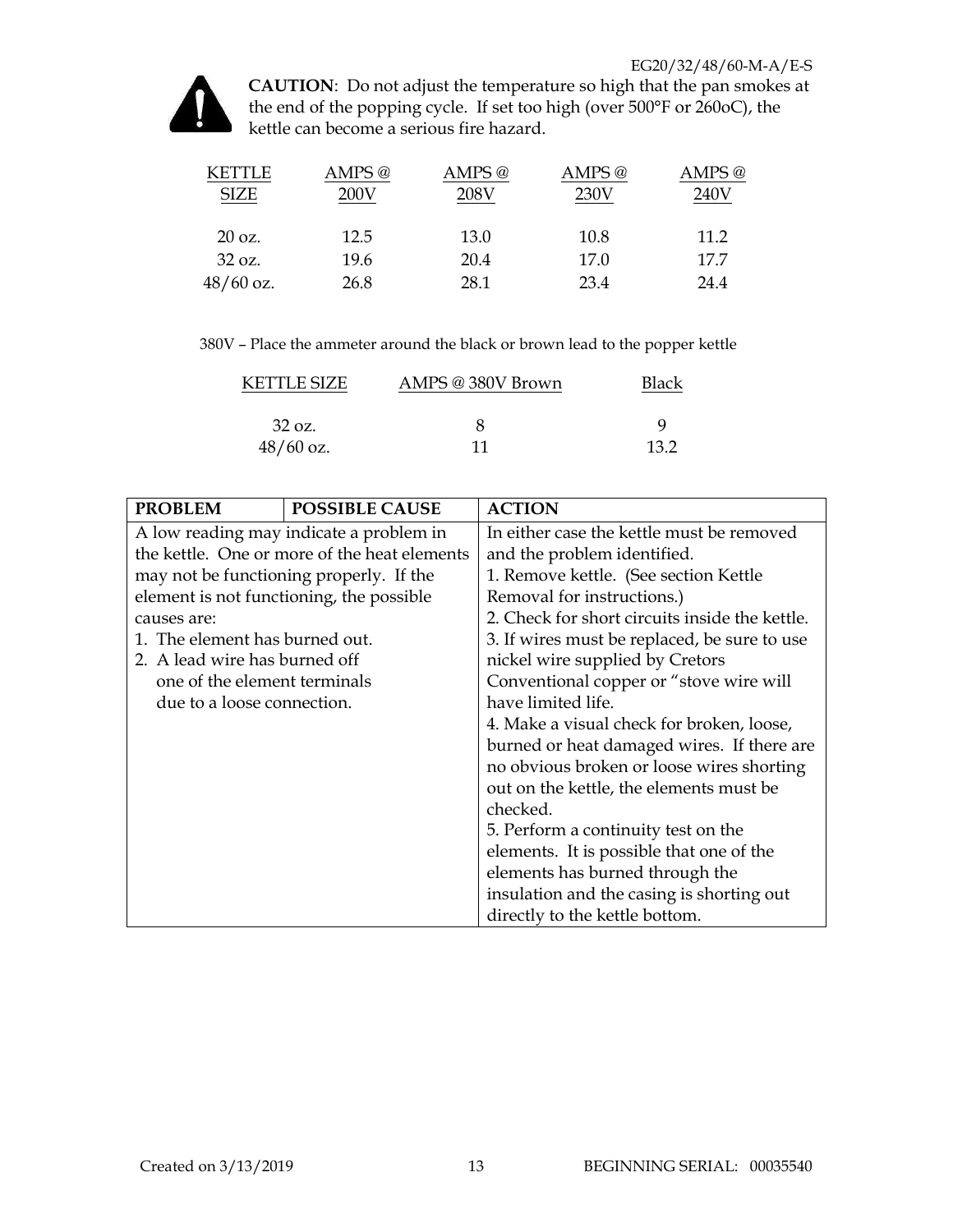#### **Continuity Test and Ohms Test**

When checking Ohms, make sure that the meter probes are making good contact on the terminals. Remove the nickel buss bars that connect the electrical terminals on the heat elements.

Using a multimeter, check each element between the following points:

| Terminal to terminal            | Ohm readings should match chart listed<br>below.<br>If Ohm readings are not close, replace.                         |
|---------------------------------|---------------------------------------------------------------------------------------------------------------------|
| First terminal to element case  | Continuity to case from terminal indicates a<br>grounded element; replace.<br>No continuity - functioning properly. |
| Second terminal to element case | Continuity to case from terminal indicates a<br>grounded element; replace.<br>No continuity - functioning properly. |



Do not attempt electrical repairs on the power supply circuit unless you are qualified to do so. The electrical shock associated with line voltages can cause serious injury or death.



The following procedures are performed with the power on. As with any electrical repairs, there is a shock hazard present.

| Elements  | Coil                                     |                 | Relay      |                            |
|-----------|------------------------------------------|-----------------|------------|----------------------------|
|           |                                          | (top to bottom) |            |                            |
|           |                                          |                 | <b>BAD</b> | GOOD                       |
| 200 Volts | 100 Volts                                |                 | 200 Volts  | 0 Volts                    |
| 208 Volts | 120 Volts                                |                 | 208 Volts  | 0 Volts                    |
| 230 Volts | 230 Volts                                |                 | -230 Volts | 0 Volts                    |
| 240 Volts | 120 Volts                                |                 | 240 Volts  | 0 Volts                    |
| 400 Volts | 230 Volts 230 Volts (same pole)          |                 |            | 0 Volts (same pole)        |
|           | $20 \text{ oz}$ - $208V$ elements        | 1983-D          |            | 900 Watt – $48.1 \Omega$   |
|           |                                          |                 | 1447-D     |                            |
|           |                                          |                 |            | 1800 Watt – 24.0 Ω         |
|           |                                          |                 |            | 2700 Watt - 16.0 Ω (total) |
|           | $20 \text{ oz.} - 240 \text{V}$ elements |                 | 1983-C     | 900 Watt - 64.0 $\Omega$   |
|           |                                          |                 | 1447-C     | 1800 Watt – 32.0 Ω         |
|           |                                          |                 |            | 2700 Watt - 21.3 Ω (total) |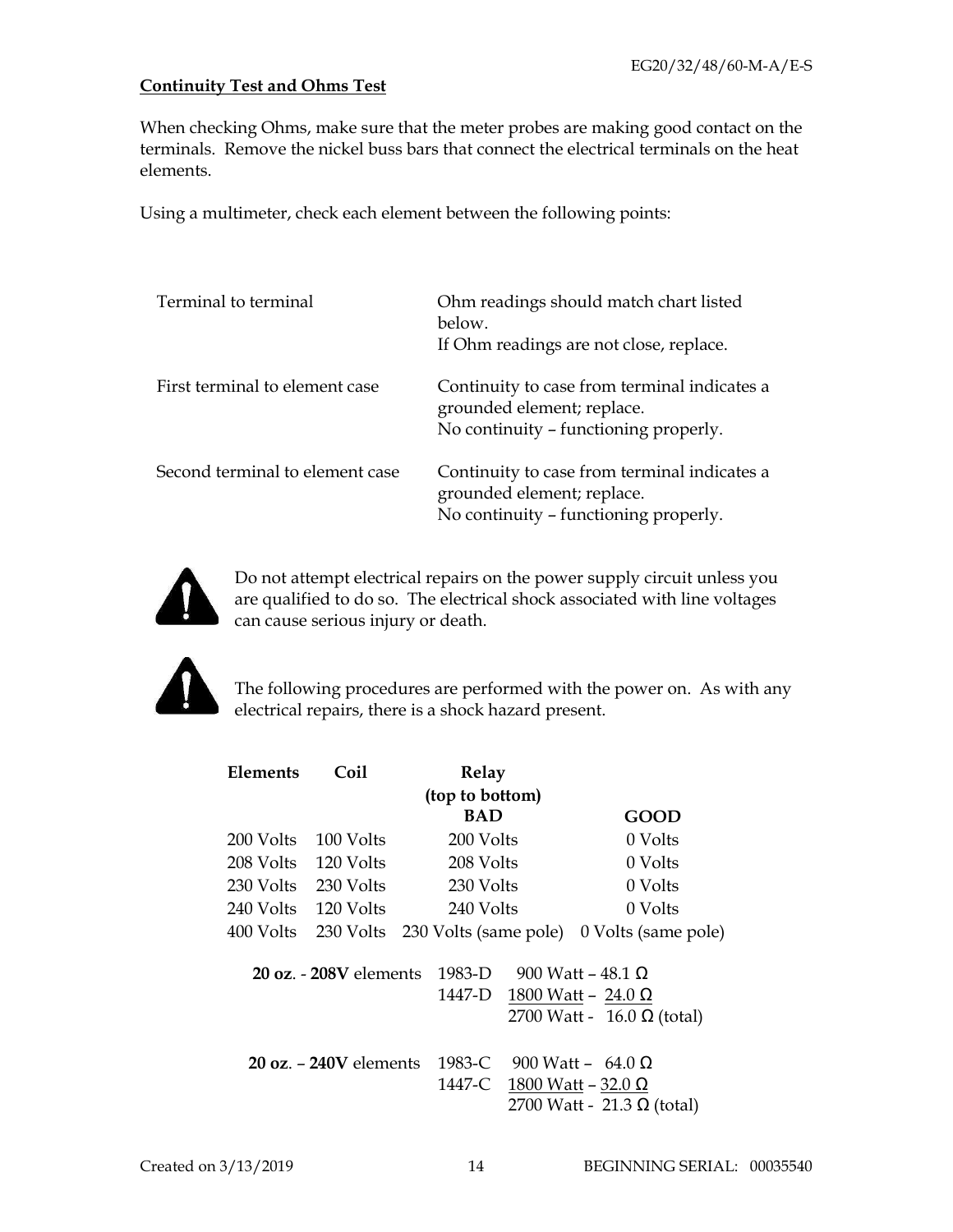Replace failed heat elements with identical units available from your local dealer or from Cretors. Reassemble and reinstall kettle assembly onto the machine.

| $32$ oz. $-208V$ elements           | 16336-4-D<br>16336-3-D<br>16336-1-D | 750 Watt – 57.7 $\Omega$<br>1500 Watt – 28.8 $\Omega$<br>2000 Watt – 21.6 Ω<br>4250 Watt - 10.2 Ω (total) |
|-------------------------------------|-------------------------------------|-----------------------------------------------------------------------------------------------------------|
| $32$ oz. $-$ 240V elements          | 16336-4-C<br>16336-3-C<br>16336-1-C | 750 Watt – 76.8 Ω<br>1500 Watt – 38.4 Ω<br>2000 Watt – 28.8 Ω<br>4250 Watt - 13.6 Ω (total)               |
| 48 oz & 60 oz $-208V$<br>elements   | 16336-4-D<br>16336-2-D<br>16336-1-D | 750 Watt - 57.7 Ω<br>3050 Watt – 14.2 $\Omega$<br>2000 Watt – 21.6 Ω<br>5800 Watt - 7.5 Ω (total)         |
| 48 oz. & 60 oz. $-240V$<br>elements | 16336-4-C<br>16336-2-C<br>16336-1-D | 750 Watt – 76.8 Ω<br>3050 Watt – 18.9 Ω<br>2000 Watt – 28.8 Ω<br>5800 Watt - 9.8 Ω (total)                |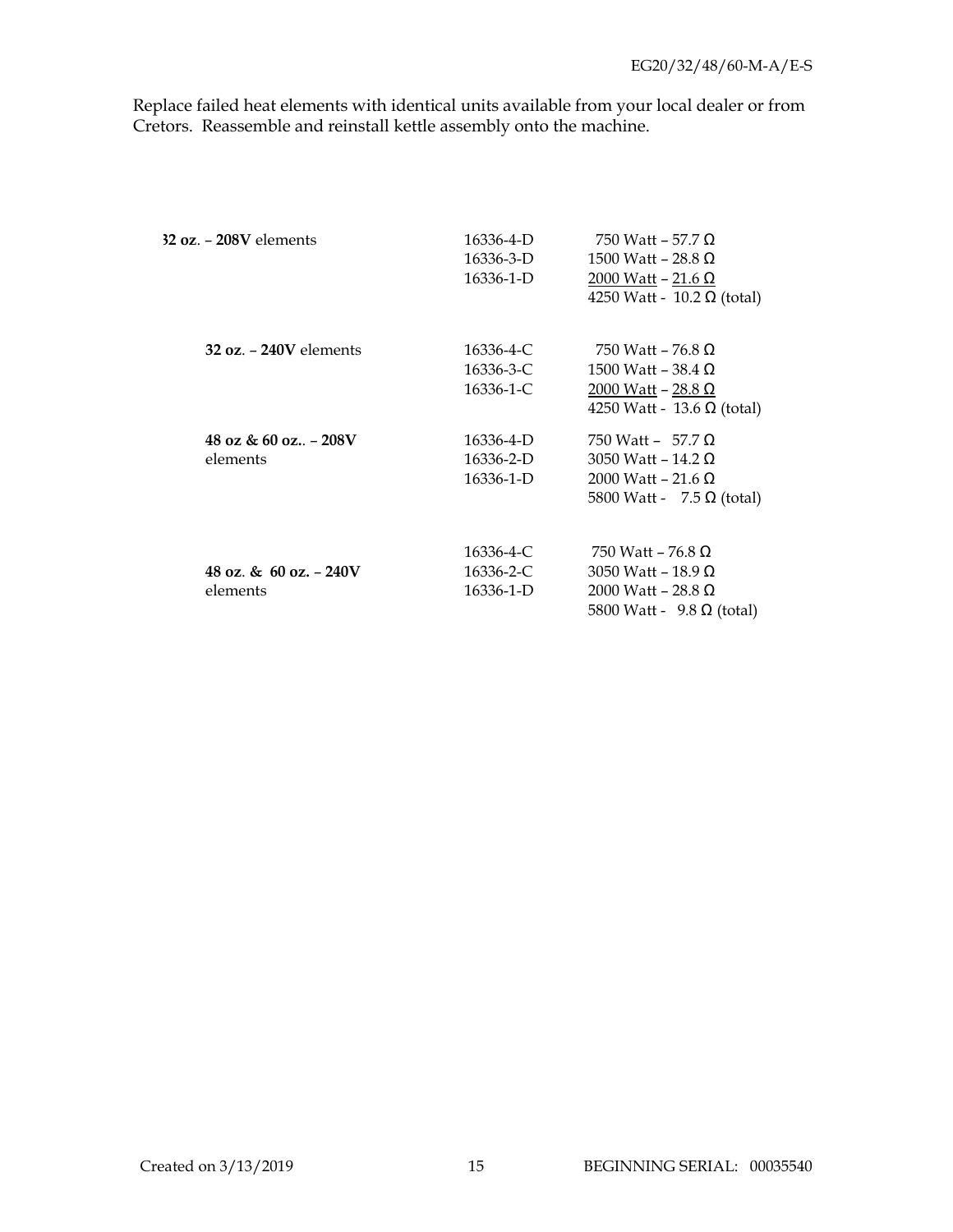| <b>PROBLEM</b>  | <b>POSSIBLE CAUSE</b>                  | <b>ACTION</b>                                      |
|-----------------|----------------------------------------|----------------------------------------------------|
| Kettle will not | The motor, light or                    | Check power supply:                                |
| heat.           | any of the other                       | 1. Is it plugged in?                               |
|                 | components do not                      | 2. Is the receptacle live?                         |
|                 | work.                                  | 3. Is the machine plugged into the proper voltage? |
|                 |                                        | (Measure with voltmeter and compare to             |
|                 |                                        | specification on nameplate of machine.)            |
|                 | Problem is in the                      | Check the relay/contactor. The Giant               |
|                 | machine.                               | temperature control uses a relay/contactor to      |
|                 |                                        | control the power to the popper pan heat           |
|                 |                                        | elements. To check the relay/contactor, perform    |
|                 |                                        | the following operations:                          |
|                 |                                        | 1. To gain access to the relay/contactor, remove   |
|                 |                                        | the front switchplate by removing the six screws   |
|                 |                                        | on the sides of the switchplate.                   |
|                 |                                        | 2. Using a voltmeter, check the power to the relay |
|                 |                                        | coil, that are the small terminals in the center.  |
|                 |                                        | 3. With the popper switch on, at room              |
|                 |                                        | temperature, the temperature control should be     |
|                 |                                        | calling for heat and providing power to the        |
|                 |                                        | relay/contactor. If the coil reading is not 120    |
|                 |                                        | volts. (230 volts on 230V and 400V, 50Hz           |
|                 |                                        | machines) the problem is in the temperature        |
|                 |                                        | control.                                           |
|                 |                                        | 4. If the coil reading is 120 volts, (230 volts on |
|                 |                                        | 230V and 400V machines) check the voltage          |
|                 |                                        | between the output terminal with wire #1 and the   |
|                 |                                        | output terminal with wire #3 from the kettle       |
|                 |                                        | support. If this does not have a reading of 208 or |
|                 |                                        | 240 volts, the relay/contactor is not functioning  |
|                 |                                        | and needs to be replaced.                          |
|                 | If machine has the                     | Use the same procedure as above. Then check the    |
|                 | one-pop option.                        | one-pop circuit.                                   |
|                 |                                        | 1. With the power OFF. Check the one-pop           |
|                 |                                        | switch for continuity by pressing and holding it   |
|                 |                                        | down. Remove wires (mark wires for proper re-      |
|                 |                                        | installation) from switch and press and hold.      |
|                 |                                        | Using a multimeter, check for continuity from top  |
|                 |                                        | to bottom of switch. If no continuity, replace     |
|                 |                                        | switch.                                            |
|                 |                                        | 2. Check the input (com) and output (no) on        |
|                 |                                        | timer/relay.                                       |
| Digital         | Thermocouple has                       | Check all connections.                             |
| Temperature     | bad connections.                       |                                                    |
| Control         |                                        |                                                    |
| display shows   | Thermocouple is<br>bad. Should read 3- | Replace thermocouple.                              |
| EO              | 5 ohms if good.                        |                                                    |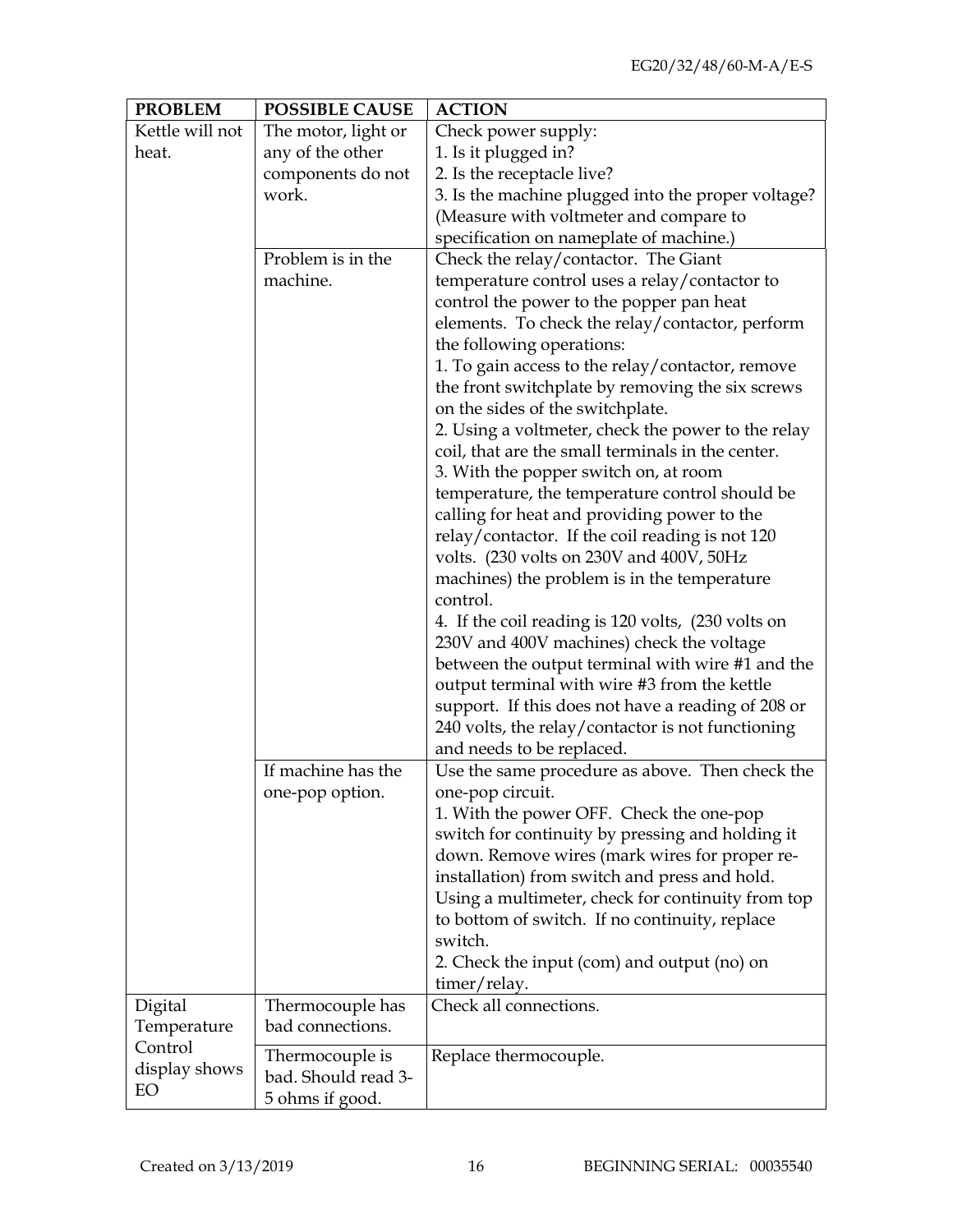| <b>PROBLEM</b>                      | <b>POSSIBLE CAUSE</b>                                                                                                                                                                                                                                                                                                                                                                                                                                | <b>ACTION</b>                                                                                                                                                                                                       |
|-------------------------------------|------------------------------------------------------------------------------------------------------------------------------------------------------------------------------------------------------------------------------------------------------------------------------------------------------------------------------------------------------------------------------------------------------------------------------------------------------|---------------------------------------------------------------------------------------------------------------------------------------------------------------------------------------------------------------------|
| Corn Burns                          | Agitator is not working.                                                                                                                                                                                                                                                                                                                                                                                                                             | Check to be certain the<br>stirrer blade is on the<br>bottom of the pan and is<br>stirring the corn.                                                                                                                |
|                                     | Check motor connections.<br>The motor is bad.                                                                                                                                                                                                                                                                                                                                                                                                        | Loose wire.                                                                                                                                                                                                         |
|                                     | The correct amount of corn and oil<br>were not used.                                                                                                                                                                                                                                                                                                                                                                                                 | Replace.<br>See Operations Manual for<br>correct amounts.                                                                                                                                                           |
|                                     | Temperature is set too high.                                                                                                                                                                                                                                                                                                                                                                                                                         | Adjust temperature.                                                                                                                                                                                                 |
| Kettle leaks<br>oil at<br>agitator. | If the kettle is not cleaned on a regular<br>basis the popping oil will build up and<br>turn to carbon on the inside of the<br>blade center. When this happens the<br>clearance between the blade center and<br>the pan center is reduced from $1/8$ "<br>(3mm). As this clearance is reduced,<br>the oil will "wick" up the narrow<br>space and run down the rotating shaft<br>and it will appear that the kettle is<br>leaking for 20 oz. kettles. | When reassembling, lightly<br>coat the clutch dog shaft<br>with moly grease or a<br>comparable high<br>temperature lubricant.                                                                                       |
| Pump will<br>not heat.              | Pump switch is on.                                                                                                                                                                                                                                                                                                                                                                                                                                   | Check pump switch.<br>Remove wires from switch<br>(mark wires for proper re-<br>installation.) Using a<br>multimeter, check for<br>continuity from top to<br>bottom of switch. If no<br>continuity, replace switch. |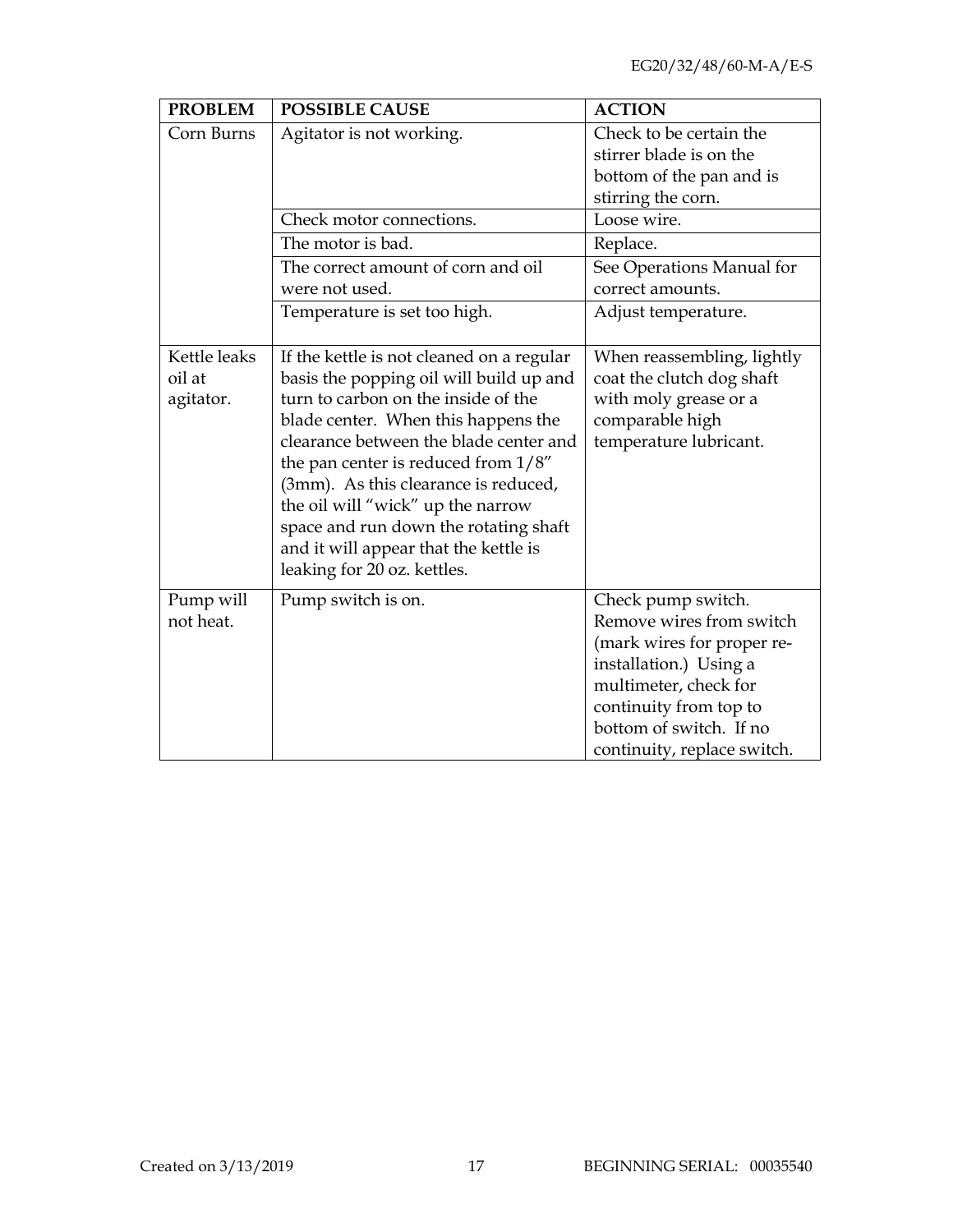If you have any questions, contact your local distributor and if there are any additional questions, feel free to contact the Customer Service Department at C. Cretors and Company.

Additional copies of this manual can be obtained from C. Cretors and Company at the address listed below. Please provide model and serial number when requesting additional copies of this manual. There will be a nominal charge for additional copies.

Cretors guarantees this machine to be free of defects in parts, materials and workmanship for two years. Please take this time to fill out the factory registration card and return it to the factory to activate your warranty. If you have any questions concerning the Cretors' warranty, please contact your local distributor or the Customer Service Department at C. Cretors and Company.



*C. CRETORS AND COMPANY*  176 MITTEL DRIVE WOOD DALE, IL 60191 PHONE (773) 588-1690, (800) 228-1885, FAX (847) 616-6970 WEB SITE: http://www.cretors.com Email: postmaster@cretors.com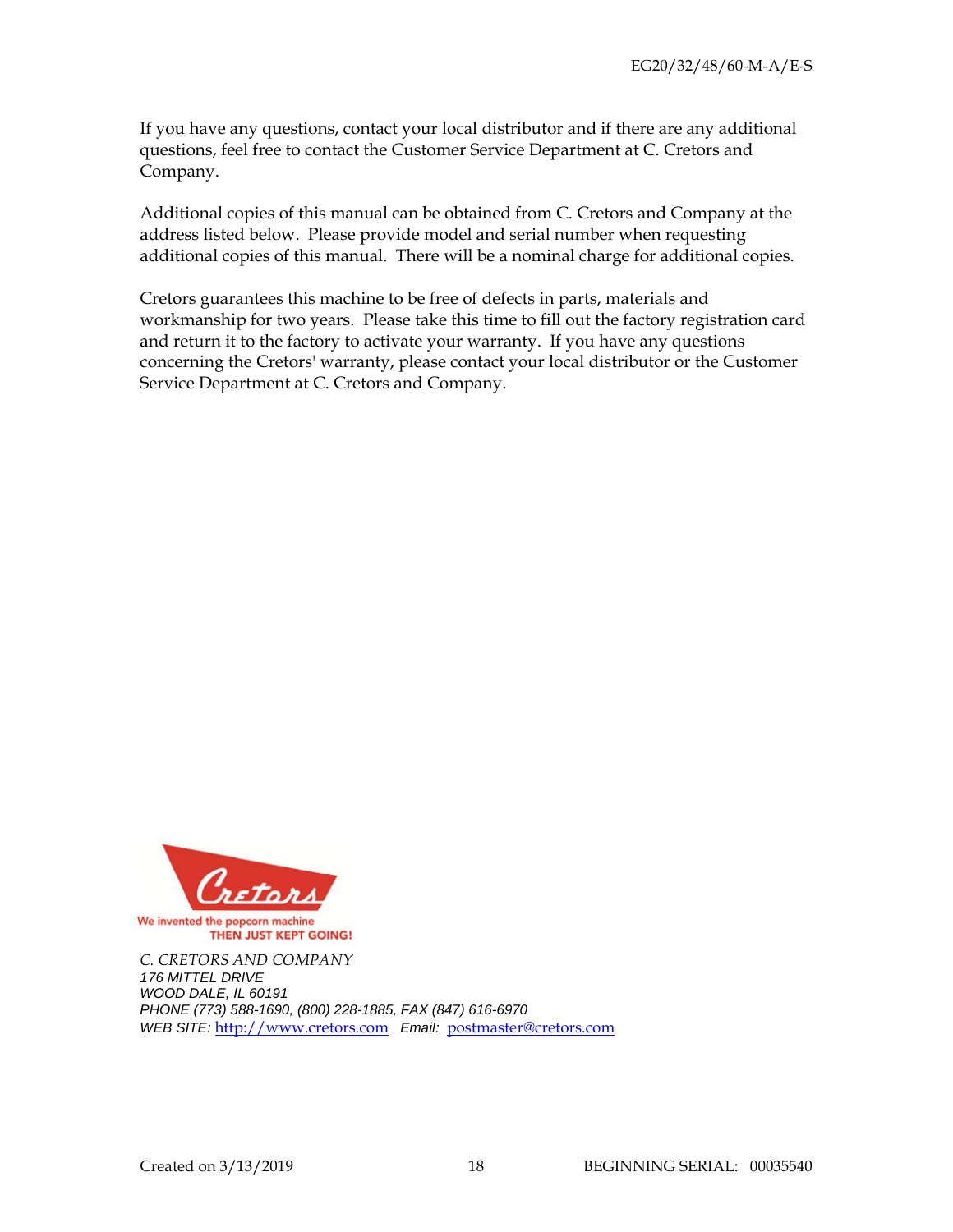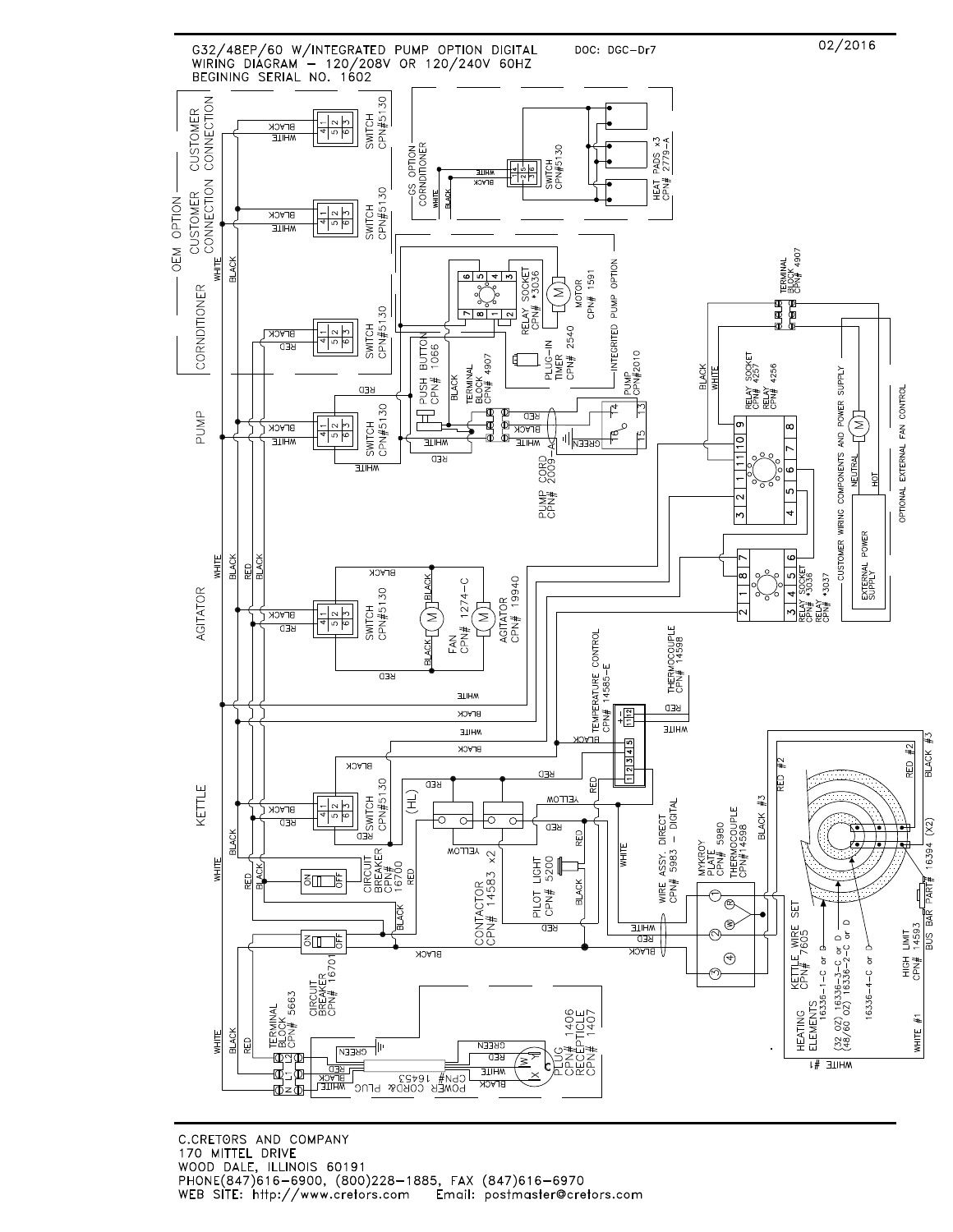#### **EG(PR) 32/48/60 ONE PIECE KETTLE BREAKDOWN** DOC: G2000049 **120/208; 120/240; 230V; 400V** UPSIDE-DOWN VIEW

BEG. SERIAL NUMBER: 10050604

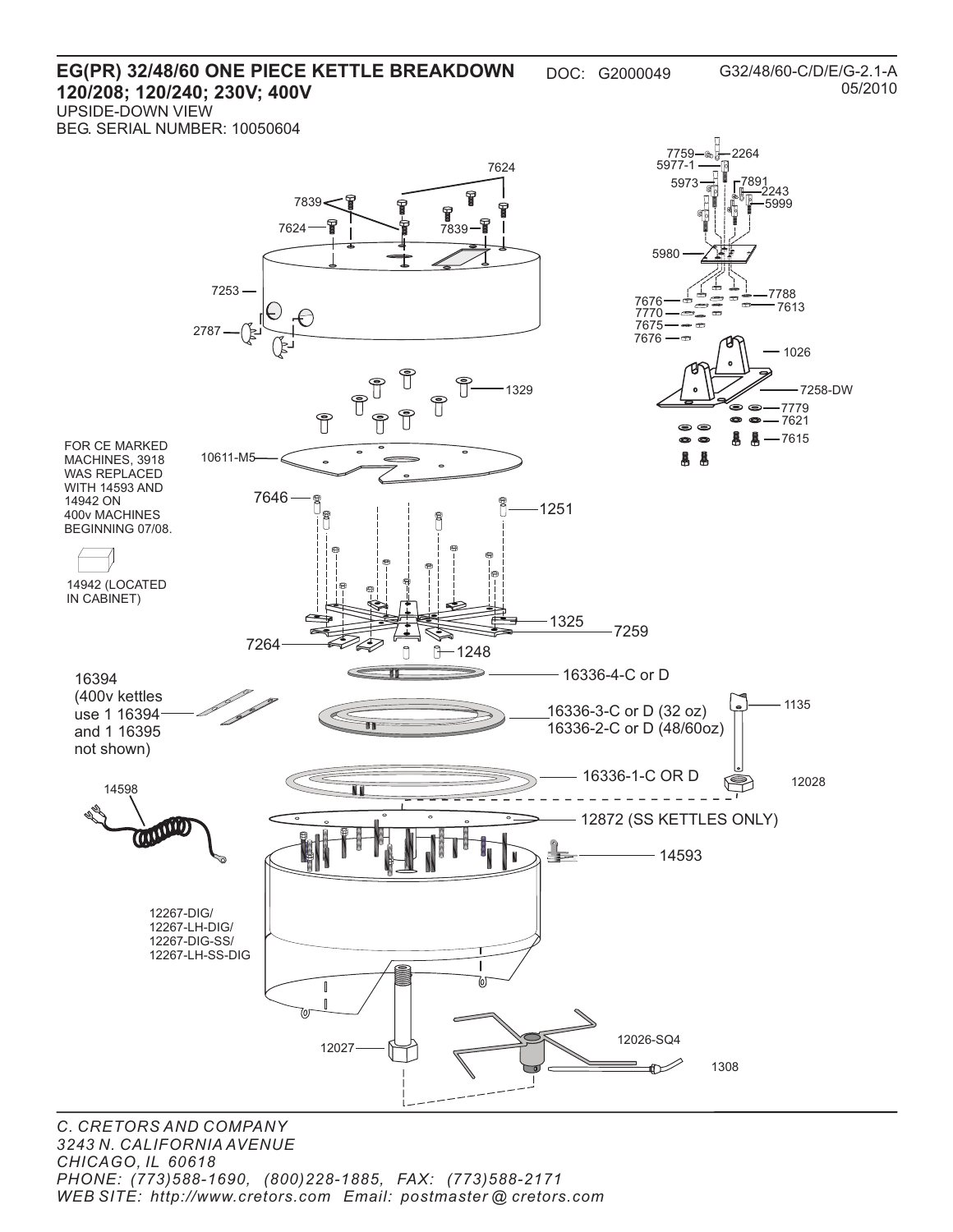| EG(PR) 32/48/60 ONE PIECE KETTLE BREAKDOWN | DOC: G2000049 |
|--------------------------------------------|---------------|
| 120/208; 120/240; 230V; 400V               |               |
| UPSIDE-DOWN VIEW                           |               |
| BEG. SERIAL NUMBER: 10050604               |               |

|      | BEG. SERIAL NUMBER: 10050604 |                                                                      |  |
|------|------------------------------|----------------------------------------------------------------------|--|
| 1026 | <b>PAN LUG</b>               | 12028<br>CENTER STUD LOCKNUT                                         |  |
| 1135 | CLUTCH DOG AND SHAFT         | 12267-DIG<br>POPPER PAN-ONE PC. DROP-48 OZ -DIG                      |  |
| 1251 | 5/8" SPACER                  | 12267-LH-DIG POPPER PAN 48 OZ.-LEFT HAND - DIG                       |  |
| 1308 | <b>ANTI-PAK PIN</b>          | 12267-SS-DIG POPPER PAN - SS ONE PC. DROP- 48 OZ                     |  |
| 1325 | ELEMENT CLAMP 3-1/4"         | <b>DIGITAL</b>                                                       |  |
| 1329 | RETAINER HEX SPACER          | 12267-LH-SS-DIG POPPER PAN - SS - 4807 - LEFT HAND<br><b>DIGITAL</b> |  |
| 2243 | TERMINAL-WIRE                | 12872<br>DIFFUSER PLATE                                              |  |
| 2264 | HIGH TEMP TERMINAL           |                                                                      |  |

| 2264     | <b>HIGH TEMP, TERMINAL</b>       | 14593     | <b>HIGH LIMIT</b>                      |
|----------|----------------------------------|-----------|----------------------------------------|
| 2787     | HOLE PLUG 1/2"                   | 14598     | THERMOCOUPLE-GIANT                     |
| 5973     | <b>HEAT SHRINK</b>               | 14942     | <b>HIGH LIMIT-LATCHING RELAY</b>       |
| 5977-1   | <b>WIRE TERMINAL STUD</b>        | 16336-1-C | ELEMENT 2000 WATT, 240 VOLT            |
| 5980     | <b>MYROY PLATE</b>               | 16336-1-D | ELEMENT 2000 WATT, 208 VOLT            |
| 5999     | THERMOCOUPLE STUD                | 16336-2-C | ELEMENT 3050 WATT, 240 VOLT (48/60 OZ) |
| 7253     | <b>RETAINER</b>                  | 16336-2-D | ELEMENT 3050 WATT, 208 VOLT (48/60 OZ) |
| 7258-DW  | PAN LEG PLATE-G48/60E-DIRCT WIRE | 16336-3-C | ELEMENT 1500 WATT, 240 VOLT(32OZ)      |
| 7259     | ELEMENT CLAMP 5-1/4"             | 16336-3-D | ELEMENT 1500 WATT, 208 VOLT(32OZ)      |
| 10611-M5 | <b>BAFFLE PLATE</b>              | 16336-4-C | ELEMENT 750 WATT, 240 VOLT             |
| 7264     | ELEMENT CLAMP 1-5/8"             | 16336-4-D | ELEMENT 750 WATT, 208 VOLT             |
| 7605     | <b>KETTLE WIRE SET</b>           | 16394     | NICKEL STRAP-4.5"                      |
| 7613     | 6-32 X 5/16 X 7/64 HEX NUT       | 16395     | KETTLE ELEMENT JUMPER - 400V           |
| 7615     | 1/4-20 X 3/4 HEX CAP SCREW       | 16400     | ELEMENT SPACER                         |
|          |                                  |           |                                        |

7646 1/4-28 HEX NUT

7624 1/4-28 x 1/2 HEX CAP

- 7675 # 10 FLAT MONEL WASHER
- 7676 10-32 MONEL NUT
- 7759 10-32 SCREW
- 7779 1/4" SAE FLAT WASHER
- 7788 #6 STAR LOCKWASHER
- 7797 4-36 x 1/8 SLOTTED BINDER HEAD

7621 1/4" INTERNAL TOOTH LOCKWASHER

- 7839 1/4-28 x 5/8 HEX HEAD
- 7891 8-32 X 3/16 SS PAN HEAD SCREW
- 10313 KETTLE WIRE SET (400V ONLY)
- 10611-M5 BAFFLE PLATE
- 12026-SQ4 STIRRER BLADE 4 BLADE SQUARE
- 12027 PAN CENTER 1 PC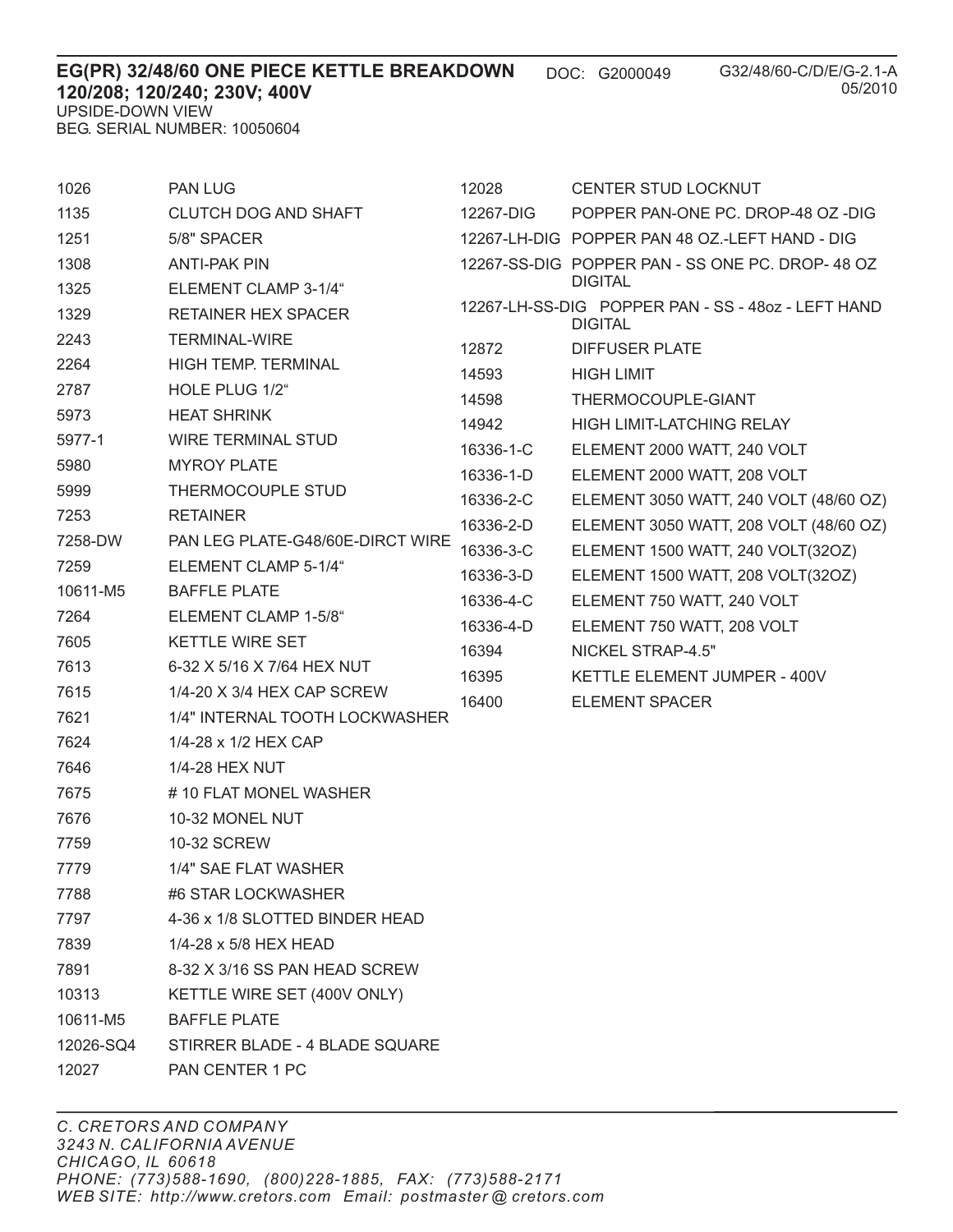

*C. CRETORS AND COMPANY 3243 N. CALIFORNIA AVENUE CHICAGO, IL 60618 PHONE: (773)588-1690, (800)228-1885, FAX: (773)588-2171 WEB SITE: http://www.cretors.com Email: postmaster @ cretors.com*